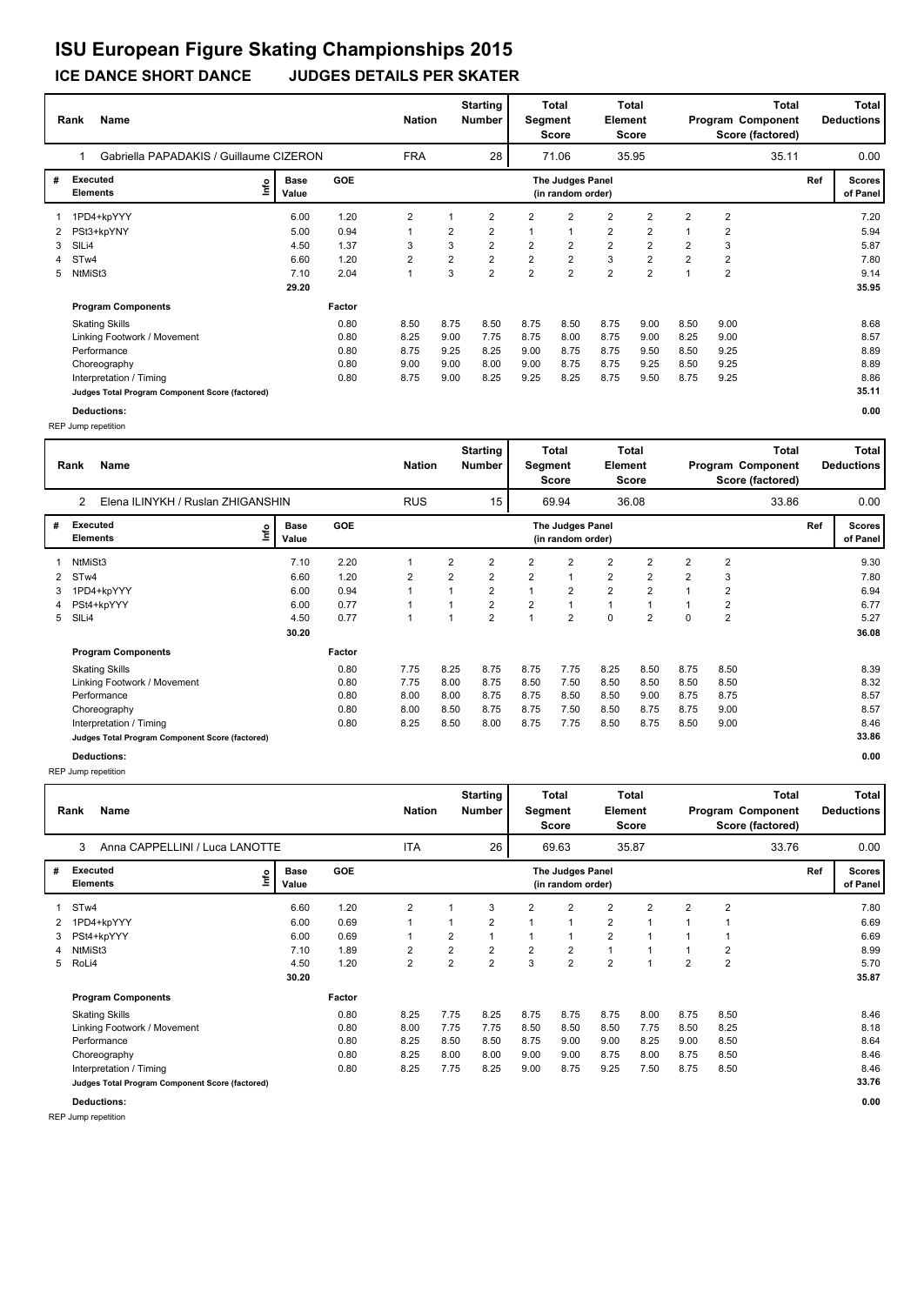#### **ICE DANCE SHORT DANCE JUDGES DETAILS PER SKATER**

|   | Name<br>Rank                                    | Alexandra STEPANOVA / Ivan BUKIN |        |            |            |                | <b>Starting</b><br>Number | Segment        | <b>Total</b><br>Score                 | Element        | Total<br>Score |                |                | <b>Total</b><br>Program Component<br>Score (factored) |     | Total<br><b>Deductions</b> |
|---|-------------------------------------------------|----------------------------------|--------|------------|------------|----------------|---------------------------|----------------|---------------------------------------|----------------|----------------|----------------|----------------|-------------------------------------------------------|-----|----------------------------|
|   | 4                                               |                                  |        |            | <b>RUS</b> |                | 25                        |                | 64.95                                 |                | 33.29          |                |                | 31.66                                                 |     | 0.00                       |
| # | <b>Executed</b><br><b>Elements</b>              | ١nf٥<br>Value                    | Base   | <b>GOE</b> |            |                |                           |                | The Judges Panel<br>(in random order) |                |                |                |                |                                                       | Ref | <b>Scores</b><br>of Panel  |
|   | SILi4                                           |                                  | 4.50   | 1.20       | 2          | $\overline{2}$ | $\overline{2}$            | $\overline{2}$ | $\overline{2}$                        | $\overline{2}$ | $\overline{2}$ | 3              | $\overline{2}$ |                                                       |     | 5.70                       |
|   | 2 STw4                                          |                                  | 6.60   | 1.03       |            | 2              | $\overline{2}$            | $\overline{2}$ | $\overline{1}$                        | $-1$           | $\overline{2}$ | $\overline{2}$ | $\overline{2}$ |                                                       |     | 7.63                       |
| 3 | 1PD3+kpNYY                                      |                                  | 5.00   | 0.60       |            |                | -1                        | $\overline{2}$ |                                       | 1              | $\overline{1}$ |                |                |                                                       |     | 5.60                       |
| 4 | PSt3+kpNYY                                      |                                  | 5.00   | 0.69       |            | $\overline{2}$ | -1                        | $\overline{2}$ |                                       |                | 1              |                |                |                                                       |     | 5.69                       |
| 5 | NtDiSt3                                         |                                  | 7.10   | 1.57       |            |                | $\overline{2}$            | $\overline{2}$ | $\overline{2}$                        | и              | $\overline{ }$ | $\overline{2}$ |                |                                                       |     | 8.67                       |
|   |                                                 |                                  | 28.20  |            |            |                |                           |                |                                       |                |                |                |                |                                                       |     | 33.29                      |
|   | <b>Program Components</b>                       |                                  | Factor |            |            |                |                           |                |                                       |                |                |                |                |                                                       |     |                            |
|   | <b>Skating Skills</b>                           |                                  |        | 0.80       | 7.75       | 7.75           | 7.75                      | 8.75           | 8.00                                  | 6.75           | 8.25           | 7.75           | 7.50           |                                                       |     | 7.82                       |
|   | Linking Footwork / Movement                     |                                  |        | 0.80       | 7.50       | 8.00           | 7.00                      | 8.50           | 8.00                                  | 6.50           | 8.25           | 7.75           | 7.50           |                                                       |     | 7.71                       |
|   | Performance                                     |                                  |        | 0.80       | 7.75       | 8.25           | 8.00                      | 8.75           | 8.25                                  | 7.00           | 8.50           | 8.00           | 7.75           |                                                       |     | 8.07                       |
|   | Choreography                                    |                                  |        | 0.80       | 7.50       | 8.00           | 7.25                      | 8.75           | 8.25                                  | 6.75           | 8.50           | 8.25           | 8.00           |                                                       |     | 7.96                       |
|   | Interpretation / Timing                         |                                  |        | 0.80       | 7.50       | 8.25           | 7.00                      | 8.50           | 8.00                                  | 7.25           | 8.50           | 8.50           | 8.00           |                                                       |     | 8.00                       |
|   | Judges Total Program Component Score (factored) |                                  |        |            |            |                |                           |                |                                       |                |                |                |                |                                                       |     | 31.66                      |

**Deductions: 0.00** REP Jump repetition

REP Jump repetition

|              | <b>Name</b><br>Rank                             |                            |            | <b>Nation</b> |                | <b>Starting</b><br><b>Number</b> | Segment | Total<br><b>Score</b>                 | Element        | <b>Total</b><br><b>Score</b> |      |                | Total<br>Program Component<br>Score (factored) |     | <b>Total</b><br><b>Deductions</b> |
|--------------|-------------------------------------------------|----------------------------|------------|---------------|----------------|----------------------------------|---------|---------------------------------------|----------------|------------------------------|------|----------------|------------------------------------------------|-----|-----------------------------------|
|              | Sara HURTADO / Adria DIAZ<br>6                  |                            |            | <b>ESP</b>    |                | 21                               |         | 62.59                                 |                | 33.04                        |      |                | 29.55                                          |     | 0.00                              |
| #            | <b>Executed</b><br><b>Elements</b>              | <b>Base</b><br>١m<br>Value | <b>GOE</b> |               |                |                                  |         | The Judges Panel<br>(in random order) |                |                              |      |                |                                                | Ref | <b>Scores</b><br>of Panel         |
|              | SILi4                                           | 4.50                       | 1.20       | 2             | 3              | 2                                | 2       | $\overline{2}$                        |                | $\overline{2}$               |      | 3              |                                                |     | 5.70                              |
| $\mathbf{2}$ | 1PD4+kpYYY                                      | 6.00                       | 0.69       |               | $\overline{2}$ | 2                                |         | $\overline{1}$                        |                |                              |      |                |                                                |     | 6.69                              |
| 3            | PSt3+kpYNY                                      | 5.00                       | 0.60       |               |                |                                  | 2       | 0                                     |                |                              |      |                |                                                |     | 5.60                              |
|              | NtMiSt3                                         | 7.10                       | 1.26       |               |                | $\overline{2}$                   |         | $\mathbf{1}$                          | $\overline{2}$ |                              |      |                |                                                |     | 8.36                              |
| 5            | STw4                                            | 6.60                       | 0.09       | 0             | 0              | 0                                |         | 0                                     | $\mathbf 0$    | 0                            | 0    | $\overline{2}$ |                                                |     | 6.69                              |
|              |                                                 | 29.20                      |            |               |                |                                  |         |                                       |                |                              |      |                |                                                |     | 33.04                             |
|              | <b>Program Components</b>                       |                            | Factor     |               |                |                                  |         |                                       |                |                              |      |                |                                                |     |                                   |
|              | <b>Skating Skills</b>                           |                            | 0.80       | 7.50          | 7.00           | 7.75                             | 7.50    | 7.00                                  | 7.00           | 7.00                         | 7.50 | 6.25           |                                                |     | 7.21                              |
|              | Linking Footwork / Movement                     |                            | 0.80       | 7.25          | 7.50           | 7.25                             | 7.50    | 7.25                                  | 6.75           | 6.50                         | 7.25 | 5.75           |                                                |     | 7.11                              |
|              | Performance                                     |                            | 0.80       | 7.75          | 8.25           | 8.00                             | 8.00    | 7.00                                  | 7.00           | 7.25                         | 7.50 | 6.00           |                                                |     | 7.50                              |
|              | Choreography                                    |                            | 0.80       | 7.50          | 9.00           | 8.25                             | 8.50    | 7.00                                  | 7.25           | 7.25                         | 7.50 | 6.00           |                                                |     | 7.61                              |
|              | Interpretation / Timing                         |                            | 0.80       | 7.50          | 8.50           | 7.75                             | 8.00    | 7.25                                  | 7.25           | 7.50                         | 7.25 | 6.25           |                                                |     | 7.50                              |
|              | Judges Total Program Component Score (factored) |                            |            |               |                |                                  |         |                                       |                |                              |      |                |                                                |     | 29.55                             |
|              | Deductions:                                     |                            |            |               |                |                                  |         |                                       |                |                              |      |                |                                                |     | 0.00                              |

**Rank Name Total Nation Deductions Program Component Total Segment Score Total Element Score Total Score (factored) Starting Number** Federica TESTA / Lukas CSOLLEY SVK 23 62.91 34.89 **# Executed Elements Base Value GOE Scores The Judges Panel of Panel** 1 6.60 1.03 1 2 2 2 1 1 2 2 2 **Ref**  7.63 5 **(in random order)** 29.02 STw4 **Info** 23 62.91 34.89 29.02 -1.00 2 CuLi4 4.50 1.20 2 1 2 2 2 2 2 2 2 5.70 3 1PD4+kpYYY 6.00 0.69 1 1 1 2 1 0 1 1 2 6.69 4 PSt4+kpYYY 6.00 0.51 1 0 1 1 0 1 1 1 1 6.51 5 NtMiSt3 7.10 1.26 1 1 1 1 1 2 1 1 2 8.36  **30.20 Program Components**  Skating Skills 6.25 7.25 7.25 7.75 7.00 7.25 7.25 7.00 7.25 **Factor** 0.80 6.25 7.25 7.25 7.75 7.00 7.25 7.25 7.00 7.25 7.18  **34.89** Linking Footwork / Movement 10.80 5.75 7.25 7.50 7.25 7.00 7.25 7.00 6.75 7.04 7.04<br>Performance 10.80 6.25 7.50 7.25 7.75 7.25 7.50 7.75 7.50 7.04 7.39 Performance 0.80 6.25 7.50 7.25 7.75 7.25 7.50 7.75 7.50 7.00 7.39 Choreography 0.80 6.00 7.50 7.50 7.50 7.25 7.50 7.50 7.25 7.50 7.43 Interpretation / Timing  $0.80$   $0.80$   $0.25$   $7.00$   $7.25$   $7.75$   $7.25$   $7.25$   $7.75$   $7.25$   $7.25$   $7.00$   $7.25$ **Judges Total Program Component Score (factored) 29.02 Deductions: Extended lifts: -1.00 -1.00 -1.00 -1.00 -1.00**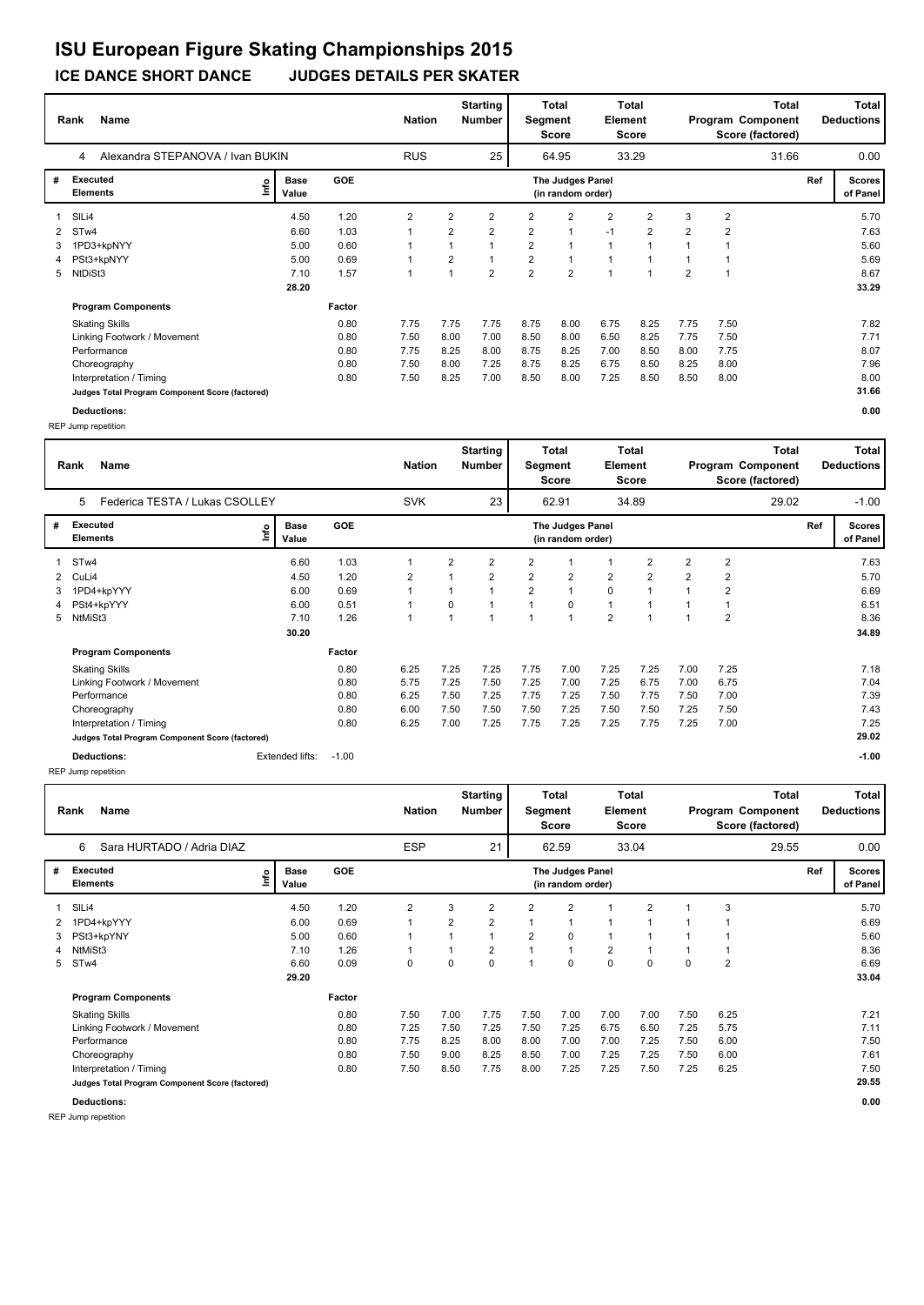#### **ICE DANCE SHORT DANCE JUDGES DETAILS PER SKATER**

|   | Name<br>Rank                                    | 7<br>Charlene GUIGNARD / Marco FABBRI |               |        |            | <b>Nation</b>  | <b>Starting</b><br>Number |                | <b>Total</b><br>Segment<br><b>Score</b> | Element        | <b>Total</b><br><b>Score</b> |                |                | <b>Total</b><br>Program Component<br>Score (factored) |     | Total<br><b>Deductions</b> |
|---|-------------------------------------------------|---------------------------------------|---------------|--------|------------|----------------|---------------------------|----------------|-----------------------------------------|----------------|------------------------------|----------------|----------------|-------------------------------------------------------|-----|----------------------------|
|   |                                                 |                                       |               |        | <b>ITA</b> |                | 27                        |                | 62.10                                   |                | 31.24                        |                |                | 30.86                                                 |     | 0.00                       |
| # | <b>Executed</b><br><b>Elements</b>              | ١nf٥                                  | Base<br>Value | GOE    |            |                |                           |                | The Judges Panel<br>(in random order)   |                |                              |                |                |                                                       | Ref | <b>Scores</b><br>of Panel  |
|   | ST <sub>w</sub> 4                               |                                       | 6.60          | 1.20   | 2          | 2              | $\overline{2}$            | $\overline{2}$ | $\overline{2}$                          | $\overline{2}$ | 2                            | $\overline{2}$ | $\overline{2}$ |                                                       |     | 7.80                       |
| 2 | NtMiSt2                                         |                                       | 5.60          | 2.20   |            | $\overline{2}$ | $\overline{2}$            | $\overline{2}$ | $\overline{2}$                          | $\overline{2}$ | $\overline{2}$               | $\overline{2}$ | $\overline{2}$ |                                                       |     | 7.80                       |
| 3 | 1PD4+kpYYY                                      |                                       | 6.00          | 0.60   |            |                |                           |                |                                         | $\overline{1}$ | 1                            |                |                |                                                       |     | 6.60                       |
| 4 | PSt1+kpNNN                                      |                                       | 3.00          | 0.60   |            |                |                           |                |                                         | $\overline{2}$ | $\overline{1}$               |                |                |                                                       |     | 3.60                       |
|   | 5 RoLi4                                         |                                       | 4.50          | 0.94   |            | 2              | 3                         | $\overline{2}$ | $\mathbf 0$                             | $\overline{2}$ | $\overline{2}$               |                |                |                                                       |     | 5.44                       |
|   |                                                 |                                       | 25.70         |        |            |                |                           |                |                                         |                |                              |                |                |                                                       |     | 31.24                      |
|   | <b>Program Components</b>                       |                                       |               | Factor |            |                |                           |                |                                         |                |                              |                |                |                                                       |     |                            |
|   | <b>Skating Skills</b>                           |                                       |               | 0.80   | 7.50       | 7.75           | 8.00                      | 7.75           | 7.00                                    | 7.50           | 8.00                         | 8.00           | 7.00           |                                                       |     | 7.64                       |
|   | Linking Footwork / Movement                     |                                       |               | 0.80   | 7.25       | 7.50           | 7.75                      | 7.50           | 6.25                                    | 8.00           | 7.75                         | 7.75           | 7.00           |                                                       |     | 7.50                       |
|   | Performance                                     |                                       |               | 0.80   | 8.00       | 7.50           | 8.00                      | 8.00           | 6.75                                    | 8.25           | 7.75                         | 7.75           | 7.50           |                                                       |     | 7.79                       |
|   | Choreography                                    |                                       |               | 0.80   | 7.75       | 7.75           | 8.00                      | 8.00           | 6.25                                    | 8.00           | 8.00                         | 8.00           | 7.25           |                                                       |     | 7.82                       |
|   | Interpretation / Timing                         |                                       |               | 0.80   | 7.75       | 7.75           | 8.00                      | 7.75           | 6.50                                    | 7.75           | 8.00                         | 8.00           | 7.75           |                                                       |     | 7.82                       |
|   | Judges Total Program Component Score (factored) |                                       |               |        |            |                |                           |                |                                         |                |                              |                |                |                                                       |     | 30.86                      |

**Deductions: 0.00** REP Jump repetition

REP Jump repetition

|   | <b>Name</b><br>Rank                               |                      |            | <b>Nation</b>  |                | <b>Starting</b><br>Number | Segment | Total<br><b>Score</b>                 | <b>Element</b>          | Total<br><b>Score</b> |      |                | <b>Total</b><br>Program Component<br>Score (factored) |     | Total<br><b>Deductions</b> |
|---|---------------------------------------------------|----------------------|------------|----------------|----------------|---------------------------|---------|---------------------------------------|-------------------------|-----------------------|------|----------------|-------------------------------------------------------|-----|----------------------------|
|   | 9<br>Laurence FOURNIER BEAUDRY / Nikolaj SORENSEN |                      |            | <b>DEN</b>     |                | 17                        |         | 61.69                                 |                         | 34.38                 |      |                | 27.31                                                 |     | 0.00                       |
| # | <b>Executed</b><br>١m<br><b>Elements</b>          | <b>Base</b><br>Value | <b>GOE</b> |                |                |                           |         | The Judges Panel<br>(in random order) |                         |                       |      |                |                                                       | Ref | <b>Scores</b><br>of Panel  |
| 1 | STw4                                              | 6.60                 | 1.11       | $\overline{2}$ | $\overline{2}$ | 1                         | 2       | 1                                     | $\overline{2}$          | $\overline{2}$        | 2    | $\overline{2}$ |                                                       |     | 7.71                       |
| 2 | NtDiSt3                                           | 7.10                 | 1.10       | 1              | 1              | $\Omega$                  | 2       | 0                                     | $\mathbf{1}$            | 2                     |      |                |                                                       |     | 8.20                       |
| 3 | 1PD4+kpYYY                                        | 6.00                 | 0.60       | 1              |                | 0                         | 2       | 1                                     | $\overline{\mathbf{A}}$ |                       |      |                |                                                       |     | 6.60                       |
| 4 | PSt4+kpYYY                                        | 6.00                 | 0.43       | 1              | 0              | 0                         | 1       | 0                                     | 1                       | 1                     |      | 2              |                                                       |     | 6.43                       |
| 5 | RoLi4                                             | 4.50                 | 0.94       | $\mathbf{1}$   | 2              | 1                         | 3       | 1                                     | $\overline{2}$          | $\overline{2}$        |      | 2              |                                                       |     | 5.44                       |
|   |                                                   | 30.20                |            |                |                |                           |         |                                       |                         |                       |      |                |                                                       |     | 34.38                      |
|   | <b>Program Components</b>                         |                      | Factor     |                |                |                           |         |                                       |                         |                       |      |                |                                                       |     |                            |
|   | <b>Skating Skills</b>                             |                      | 0.80       | 6.75           | 6.25           | 6.25                      | 7.25    | 6.25                                  | 7.00                    | 6.50                  | 7.00 | 7.75           |                                                       |     | 6.71                       |
|   | Linking Footwork / Movement                       |                      | 0.80       | 6.50           | 6.25           | 6.00                      | 7.25    | 6.00                                  | 6.75                    | 6.25                  | 6.50 | 7.25           |                                                       |     | 6.50                       |
|   | Performance                                       |                      | 0.80       | 7.00           | 6.50           | 6.25                      | 7.75    | 6.50                                  | 7.25                    | 6.75                  | 7.50 | 8.50           |                                                       |     | 7.04                       |
|   | Choreography                                      |                      | 0.80       | 7.25           | 6.50           | 6.25                      | 7.75    | 6.25                                  | 7.00                    | 6.50                  | 7.50 | 8.75           |                                                       |     | 6.96                       |
|   | Interpretation / Timing                           |                      | 0.80       | 7.00           | 6.50           | 6.00                      | 8.00    | 6.25                                  | 7.00                    | 6.25                  | 7.50 | 8.00           |                                                       |     | 6.93                       |
|   | Judges Total Program Component Score (factored)   |                      |            |                |                |                           |         |                                       |                         |                       |      |                |                                                       |     | 27.31                      |
|   | <b>Deductions:</b>                                |                      |            |                |                |                           |         |                                       |                         |                       |      |                |                                                       |     | 0.00                       |

**Rank Name Total Nation Deductions Program Component Total Segment Score Total Element Score Total Score (factored) Starting Number** Nelli ZHIGANSHINA / Alexander GAZSI GER 30 61.98 31.13 **# Executed Elements Base Value GOE Scores The Judges Panel of Panel** 1 6.60 0.43 0 1 0 1 2 1 1 1 0 **Ref**  7.03 8 **(in random order)** 30.85 STw4 **Info** 30 | 61.98 31.13 30.85 0.00 2 1PD4+kpYYY 6.00 0.51 1 1 1 1 2 1 0 1 0 6.51 3 PSt2+kpTYN 4.00 0.51 1 1 0 1 1 1 1 1 0 4.51 4 NtMiSt3 7.10 0.79 0 1 0 1 1 2 -1 1 1 7.89 5 RoLi4 4.50 0.69 1 2 1 1 1 1 1 2 1 5.19  **28.20 Program Components**  Skating Skills 7.50 8.00 8.00 7.00 8.00 7.75 7.00 7.75 7.75 **Factor** 0.80 7.50 8.00 8.00 7.00 8.00 7.75 7.00 7.75 7.75 7.75 7.68  **31.13** Linking Footwork / Movement 0.80 7.50 7.75 7.75 7.00 7.75 7.50 7.00 7.50 7.50 7.50 Performance 0.80 7.25 8.00 7.75 7.25 8.50 8.00 7.50 8.25 7.75 7.79 Choreography 0.80 7.25 8.25 8.00 8.00 8.25 7.75 8.25 8.00 7.50 7.96 Interpretation / Timing 0.80 7.50 8.00 7.50 7.75 8.00 7.50 7.50 7.75 7.50 7.64 **Judges Total Program Component Score (factored) 30.85 Deductions: 0.00**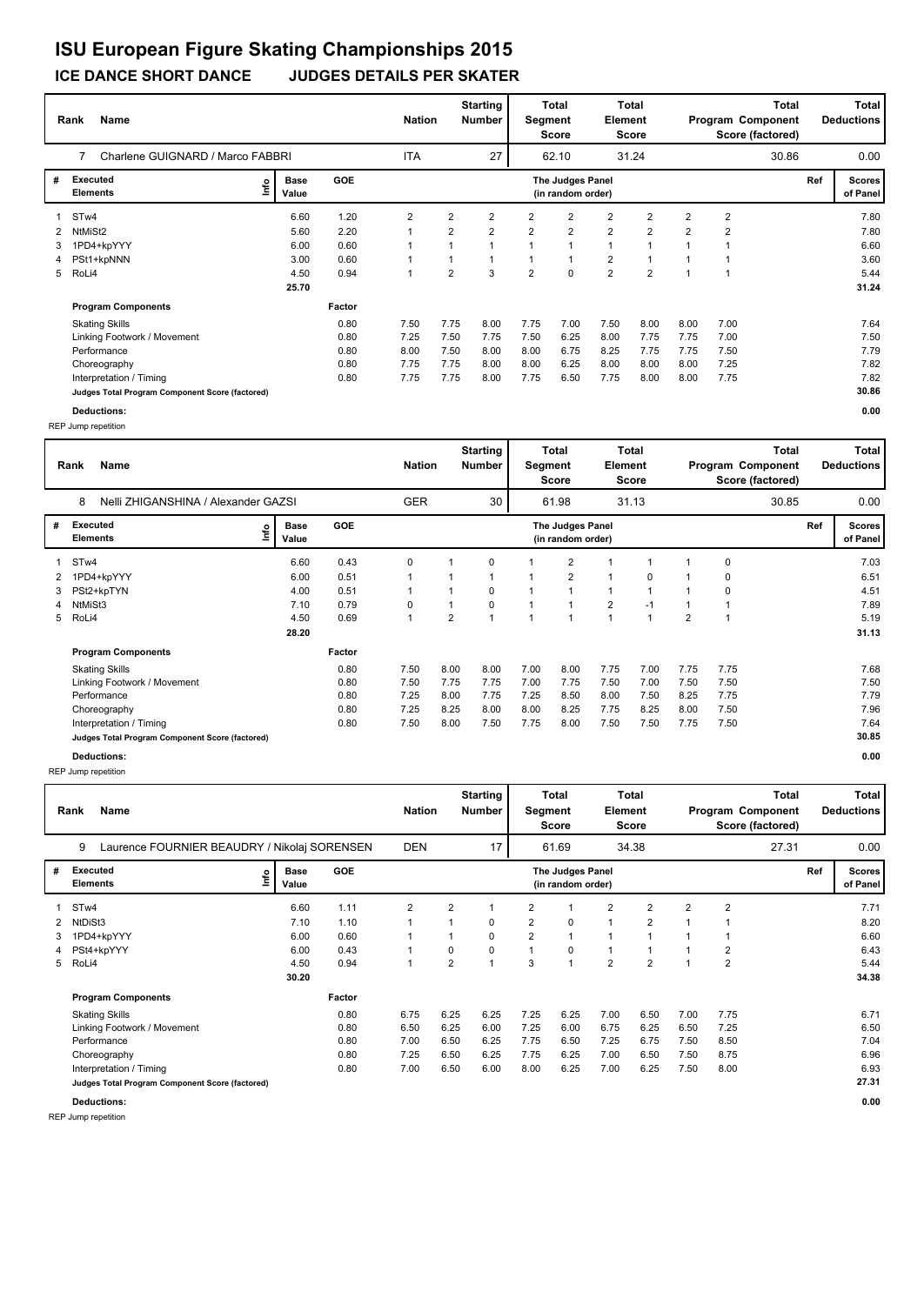|   | <b>Name</b><br>Rank                             |      |                      |            | <b>Nation</b> |                | <b>Starting</b><br><b>Number</b> | Segment  | Total<br><b>Score</b>                 | Element | <b>Total</b><br><b>Score</b> |                |                | <b>Total</b><br>Program Component<br>Score (factored) |     | Total<br><b>Deductions</b> |
|---|-------------------------------------------------|------|----------------------|------------|---------------|----------------|----------------------------------|----------|---------------------------------------|---------|------------------------------|----------------|----------------|-------------------------------------------------------|-----|----------------------------|
|   | 10<br>Penny COOMES / Nicholas BUCKLAND          |      |                      |            | <b>GBR</b>    |                | 29                               |          | 60.16                                 |         | 30.45                        |                |                | 30.71                                                 |     | $-1.00$                    |
| # | <b>Executed</b><br><b>Elements</b>              | ١nf٥ | <b>Base</b><br>Value | <b>GOE</b> |               |                |                                  |          | The Judges Panel<br>(in random order) |         |                              |                |                |                                                       | Ref | <b>Scores</b><br>of Panel  |
|   | NtMiSt3                                         |      | 7.10                 | 2.20       | 3             | 2              | $\overline{2}$                   |          | $\overline{2}$                        |         | $\overline{2}$               | $\overline{2}$ | 3              |                                                       |     | 9.30                       |
|   | 1PD3+kpYYN                                      |      | 5.00                 | 0.01       |               | 0              | $-1$                             | $-1$     | 0                                     | 1       | $\Omega$                     | 0              | 0              |                                                       |     | 5.01                       |
| 3 | PSt3+kpYYN                                      |      | 5.00                 | 0.51       | 0             | $\mathbf{1}$   | $-1$                             |          | 1                                     | 1       |                              |                |                |                                                       |     | 5.51                       |
| 4 | ST <sub>w</sub> 4                               |      | 6.60                 | 0.77       | $\mathbf{1}$  | $\overline{2}$ | $\overline{1}$                   |          | $\overline{2}$                        | 1       |                              |                | $\overline{2}$ |                                                       |     | 7.37                       |
| 5 | CuLi2                                           |      | 3.00                 | 0.26       | 0             | 0              | $-1$                             | $\Omega$ | 1                                     | 1       | $\overline{2}$               | 0              |                |                                                       |     | 3.26                       |
|   |                                                 |      | 26.70                |            |               |                |                                  |          |                                       |         |                              |                |                |                                                       |     | 30.45                      |
|   | <b>Program Components</b>                       |      |                      | Factor     |               |                |                                  |          |                                       |         |                              |                |                |                                                       |     |                            |
|   | <b>Skating Skills</b>                           |      |                      | 0.80       | 7.50          | 7.75           | 7.50                             | 8.25     | 8.00                                  | 8.00    | 7.50                         | 7.50           | 8.00           |                                                       |     | 7.75                       |
|   | Linking Footwork / Movement                     |      |                      | 0.80       | 7.00          | 8.00           | 7.25                             | 7.75     | 8.00                                  | 7.00    | 7.25                         | 7.50           | 7.75           |                                                       |     | 7.50                       |
|   | Performance                                     |      |                      | 0.80       | 7.75          | 7.75           | 7.50                             | 7.75     | 8.25                                  | 7.50    | 7.00                         | 7.75           | 7.75           |                                                       |     | 7.68                       |
|   | Choreography                                    |      |                      | 0.80       | 8.00          | 8.00           | 7.25                             | 8.00     | 8.50                                  | 7.50    | 7.75                         | 7.25           | 7.75           |                                                       |     | 7.75                       |
|   | Interpretation / Timing                         |      |                      | 0.80       | 8.00          | 8.00           | 7.25                             | 8.00     | 8.25                                  | 7.75    | 7.25                         | 7.75           | 7.00           |                                                       |     | 7.71                       |
|   | Judges Total Program Component Score (factored) |      |                      |            |               |                |                                  |          |                                       |         |                              |                |                |                                                       |     | 30.71                      |
|   | <b>Deductions:</b>                              |      | Extended lifts:      | $-1.00$    |               |                |                                  |          |                                       |         |                              |                |                |                                                       |     | $-1.00$                    |

REP Jump repetition

REP Jump repetition

|    | <b>Name</b><br>Rank                             | Alexandra NAZAROVA / Maxim NIKITIN |                      |            |            |              | <b>Starting</b><br><b>Number</b> | Segment  | <b>Total</b><br><b>Score</b>          | <b>Element</b> | Total<br><b>Score</b> |          |             | <b>Total</b><br>Program Component<br>Score (factored) |     | Total<br><b>Deductions</b> |
|----|-------------------------------------------------|------------------------------------|----------------------|------------|------------|--------------|----------------------------------|----------|---------------------------------------|----------------|-----------------------|----------|-------------|-------------------------------------------------------|-----|----------------------------|
|    | 12                                              |                                    |                      |            | <b>UKR</b> |              | 24                               |          | 54.66                                 |                | 27.35                 |          |             | 27.31                                                 |     | 0.00                       |
| #  | Executed<br><b>Elements</b>                     | ١m٥                                | <b>Base</b><br>Value | <b>GOE</b> |            |              |                                  |          | The Judges Panel<br>(in random order) |                |                       |          |             |                                                       | Ref | Scores<br>of Panel         |
|    | NtDiSt2                                         |                                    | 5.60                 | 1.10       |            |              | 1                                |          |                                       |                | $\overline{2}$        |          |             |                                                       |     | 6.70                       |
|    | 2 SILi4                                         |                                    | 4.50                 | 0.26       |            | 0            | 1                                |          | 0                                     | $\overline{1}$ | 0                     | $\Omega$ | 0           |                                                       |     | 4.76                       |
| 3  | ST <sub>w</sub> 4                               |                                    | 6.60                 | 0.43       | 0          | $\mathbf{1}$ | 0                                |          | $\mathbf{1}$                          | $\mathbf{1}$   |                       |          | 0           |                                                       |     | 7.03                       |
| 4  | 1PD3+kpYYN                                      |                                    | 5.00                 | 0.60       | 1          | 1            | 1                                |          | 1                                     | $\mathbf{1}$   |                       |          | $\mathbf 0$ |                                                       |     | 5.60                       |
| 5. | PSt1+kpNNN                                      |                                    | 3.00                 | 0.26       | 0          |              | 1                                | $\Omega$ | 0                                     |                | -1                    | $\Omega$ | $\mathbf 0$ |                                                       |     | 3.26                       |
|    |                                                 |                                    | 24.70                |            |            |              |                                  |          |                                       |                |                       |          |             |                                                       |     | 27.35                      |
|    | <b>Program Components</b>                       |                                    |                      | Factor     |            |              |                                  |          |                                       |                |                       |          |             |                                                       |     |                            |
|    | <b>Skating Skills</b>                           |                                    |                      | 0.80       | 7.00       | 6.75         | 7.25                             | 6.25     | 7.00                                  | 7.00           | 6.50                  | 6.50     | 6.75        |                                                       |     | 6.79                       |
|    | Linking Footwork / Movement                     |                                    |                      | 0.80       | 7.00       | 6.75         | 7.00                             | 6.00     | 7.25                                  | 7.25           | 6.25                  | 6.50     | 6.50        |                                                       |     | 6.75                       |
|    | Performance                                     |                                    |                      | 0.80       | 7.25       | 7.00         | 7.25                             | 6.25     | 7.00                                  | 7.25           | 5.75                  | 6.75     | 6.75        |                                                       |     | 6.89                       |
|    | Choreography                                    |                                    |                      | 0.80       | 7.25       | 7.00         | 7.00                             | 6.00     | 7.25                                  | 6.75           | 5.75                  | 7.00     | 6.75        |                                                       |     | 6.82                       |
|    | Interpretation / Timing                         |                                    |                      | 0.80       | 7.50       | 7.00         | 7.00                             | 6.00     | 7.25                                  | 7.50           | 5.75                  | 7.00     | 6.50        |                                                       |     | 6.89                       |
|    | Judges Total Program Component Score (factored) |                                    |                      |            |            |              |                                  |          |                                       |                |                       |          |             |                                                       |     | 27.31                      |
|    | <b>Deductions:</b>                              |                                    |                      |            |            |              |                                  |          |                                       |                |                       |          |             |                                                       |     | 0.00                       |

**Rank Name Total Nation Deductions Program Component Total Segment Score Total Element Score Total Score (factored) Starting Number** Ksenia MONKO / Kirill KHALIAVIN RUS 58.34 28.41 **# Executed Elements Base Value GOE Scores The Judges Panel of Panel** 1 5.60 -0.21 0 0 -1 0 -1 0 -2 0 -1 **Ref**  5.39 11 **(in random order)** 30.93 STw3 **Info** 22 58.34 28.41 30.93 -1.00 2 1PD2+kpYNN 4.00 0.69 1 2 1 1 0 2 1 1 1 4.69 3 PSt3+kpYNY 5.00 0.43 1 2 0 1 1 0 0 1 1 5.43 4 NtDiSt3 7.10 0.79 1 2 0 0 1 1 1 0 1 7.89 5 RoLi4 4.50 0.51 1 1 1 0 2 0 1 1 1 5.01  **26.20 Program Components**  Skating Skills 7.75 8.25 8.00 6.50 8.00 7.50 7.75 8.25 7.75 **Factor** 0.80 7.75 8.25 8.00 6.50 8.00 7.50 7.75 8.25 7.75 5 7.86  **28.41** Linking Footwork / Movement 0.80 7.50 7.75 7.75 6.25 8.00 7.25 7.50 8.00 7.50 7.61 Performance 0.80 8.00 8.00 7.50 6.00 8.00 7.50 7.75 8.00 7.75 7.79 Choreography 0.80 8.00 7.75 8.00 6.50 8.25 7.50 7.50 8.25 7.50 7.79 Interpretation / Timing 0.80 7.75 7.75 7.50 6.50 8.25 7.00 7.50 8.00 7.75 7.61 **Judges Total Program Component Score (factored) 30.93 Deductions: Extended lifts: -1.00 -1.00 -1.00 -1.00 -1.00**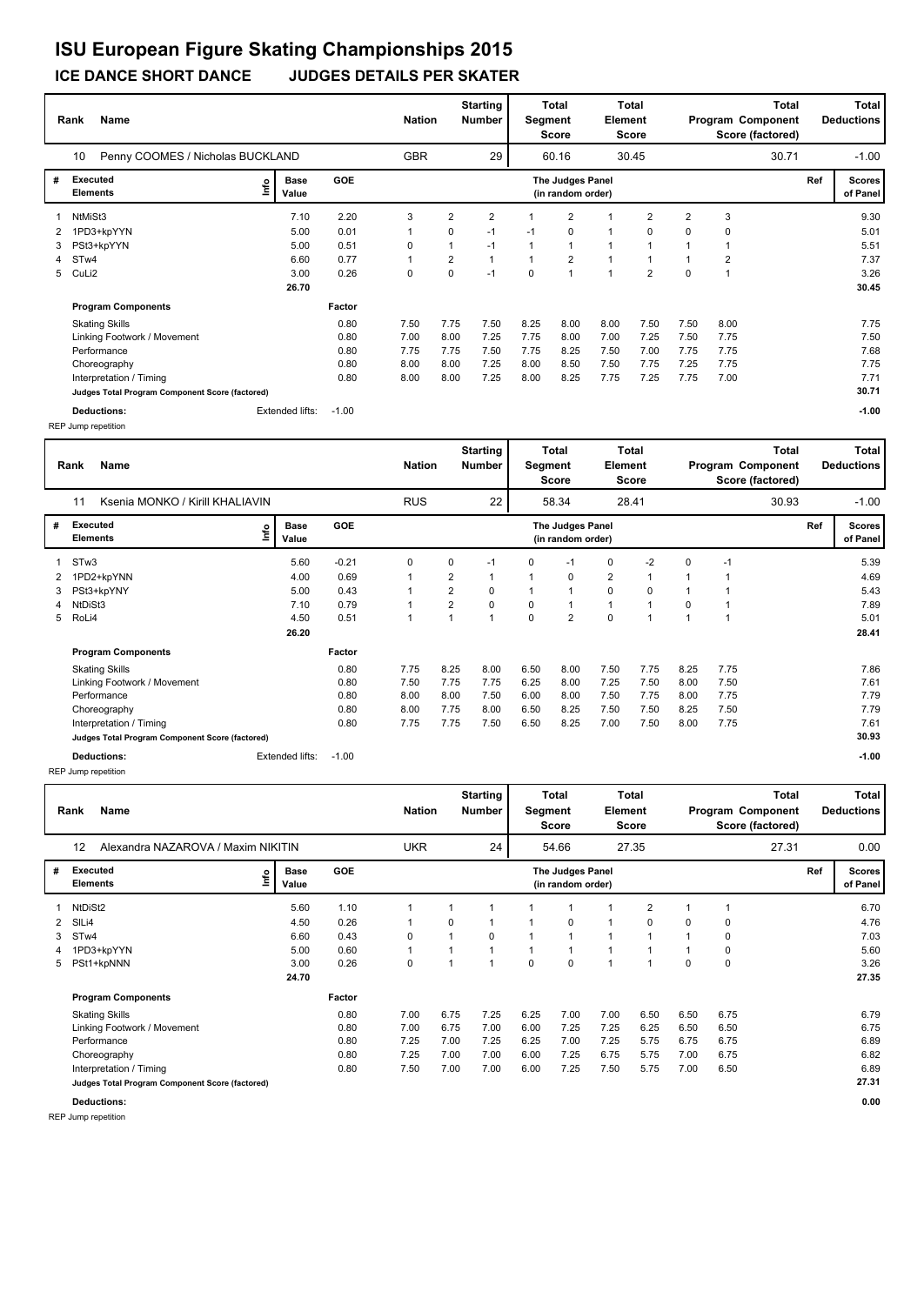#### **ICE DANCE SHORT DANCE JUDGES DETAILS PER SKATER**

|   | Name<br>Rank                                    |      |                      |            | <b>Nation</b> |      | <b>Starting</b><br><b>Number</b> | Segment        | <b>Total</b><br>Score                 | Element        | Total<br>Score |      |             | Total<br>Program Component<br>Score (factored) |     | Total<br><b>Deductions</b> |
|---|-------------------------------------------------|------|----------------------|------------|---------------|------|----------------------------------|----------------|---------------------------------------|----------------|----------------|------|-------------|------------------------------------------------|-----|----------------------------|
|   | Alisa AGAFONOVA / Alper UCAR<br>13              |      |                      |            | <b>TUR</b>    |      | 18                               |                | 53.27                                 |                | 28.13          |      |             | 25.14                                          |     | 0.00                       |
| # | <b>Executed</b><br><b>Elements</b>              | lnfo | <b>Base</b><br>Value | <b>GOE</b> |               |      |                                  |                | The Judges Panel<br>(in random order) |                |                |      |             |                                                | Ref | <b>Scores</b><br>of Panel  |
|   | NtMiSt2                                         |      | 5.60                 | 0.63       | 0             | 0    | $\Omega$                         | $\overline{2}$ |                                       |                |                |      | $\mathbf 0$ |                                                |     | 6.23                       |
|   | 2 STw4                                          |      | 6.60                 | 0.60       | 1             |      | 1                                | $\overline{1}$ |                                       |                |                |      | $\mathbf 0$ |                                                |     | 7.20                       |
| 3 | 1PD2+kpTYN                                      |      | 4.00                 | 0.34       |               | 0    | $\Omega$                         | $\overline{2}$ | 1                                     | $-1$           |                |      | $\mathbf 0$ |                                                |     | 4.34                       |
| 4 | PSt3+kpYNY                                      |      | 5.00                 | 0.17       | 0             | 0    | 0                                | $\mathbf{1}$   | 0                                     | 0              |                |      | 0           |                                                |     | 5.17                       |
|   | 5 RoLi4                                         |      | 4.50                 | 0.69       | 1             |      | 0                                | $\overline{2}$ | $\overline{1}$                        | $\overline{1}$ | $\overline{2}$ |      |             |                                                |     | 5.19                       |
|   |                                                 |      | 25.70                |            |               |      |                                  |                |                                       |                |                |      |             |                                                |     | 28.13                      |
|   | <b>Program Components</b>                       |      |                      | Factor     |               |      |                                  |                |                                       |                |                |      |             |                                                |     |                            |
|   | <b>Skating Skills</b>                           |      |                      | 0.80       | 6.50          | 6.50 | 6.00                             | 7.00           | 5.75                                  | 6.00           | 6.00           | 6.50 | 6.25        |                                                |     | 6.25                       |
|   | Linking Footwork / Movement                     |      |                      | 0.80       | 6.25          | 6.75 | 5.75                             | 6.75           | 5.75                                  | 5.75           | 6.00           | 6.50 | 6.00        |                                                |     | 6.14                       |
|   | Performance                                     |      |                      | 0.80       | 6.25          | 6.75 | 6.25                             | 7.25           | 6.25                                  | 6.00           | 6.50           | 6.75 | 6.25        |                                                |     | 6.43                       |
|   | Choreography                                    |      |                      | 0.80       | 6.25          | 6.50 | 6.25                             | 6.50           | 6.00                                  | 6.25           | 6.50           | 6.75 | 6.00        |                                                |     | 6.32                       |
|   | Interpretation / Timing                         |      |                      | 0.80       | 6.50          | 6.50 | 6.25                             | 6.75           | 5.75                                  | 6.00           | 6.25           | 6.50 | 6.00        |                                                |     | 6.29                       |
|   | Judges Total Program Component Score (factored) |      |                      |            |               |      |                                  |                |                                       |                |                |      |             |                                                |     | 25.14                      |

**Deductions: 0.00** REP Jump repetition

REP Jump repetition

|   | <b>Name</b><br>Rank                             |                      |            | <b>Nation</b>  |      | <b>Starting</b><br>Number | Segment        | Total<br><b>Score</b>                 | Element | <b>Total</b><br><b>Score</b> |                |                | <b>Total</b><br>Program Component<br>Score (factored) |     | <b>Total</b><br><b>Deductions</b> |
|---|-------------------------------------------------|----------------------|------------|----------------|------|---------------------------|----------------|---------------------------------------|---------|------------------------------|----------------|----------------|-------------------------------------------------------|-----|-----------------------------------|
|   | Natalia KALISZEK / Maksim SPODIREV<br>15        |                      |            | POL            |      | 14                        |                | 51.69                                 |         | 26.09                        |                |                | 25.60                                                 |     | 0.00                              |
| # | <b>Executed</b><br>١m<br><b>Elements</b>        | <b>Base</b><br>Value | <b>GOE</b> |                |      |                           |                | The Judges Panel<br>(in random order) |         |                              |                |                |                                                       | Ref | <b>Scores</b><br>of Panel         |
|   | SILi4                                           | 4.50                 | 1.03       | $\overline{2}$ |      | $\overline{2}$            | $\overline{2}$ | $\overline{2}$                        |         | 1                            | $\overline{2}$ | $\overline{2}$ |                                                       |     | 5.53                              |
|   | NtMiSt3                                         | 7.10                 | 1.10       | 1              |      | 1                         |                | 1                                     | 1       | $\Omega$                     |                |                |                                                       |     | 8.20                              |
| 3 | STw3                                            | 5.60                 | $-0.50$    | $-1$           | $-1$ | $-2$                      | $-1$           | $-1$                                  | $-1$    | $-1$                         | $-1$           | $-1$           |                                                       |     | 5.10                              |
| 4 | 1PD1+kpNNT                                      | 3.00                 | 0.09       | 0              | 0    | 0                         | 0              | $\mathbf{1}$                          | 1       | 0                            | $\Omega$       | 0              |                                                       |     | 3.09                              |
| 5 | PSt2+kpNNY                                      | 4.00                 | 0.17       | 0              | 0    | 0                         | $\overline{ }$ | $\mathbf{1}$                          | 0       | 0                            | 0              | 1              |                                                       |     | 4.17                              |
|   |                                                 | 24.20                |            |                |      |                           |                |                                       |         |                              |                |                |                                                       |     | 26.09                             |
|   | <b>Program Components</b>                       |                      | Factor     |                |      |                           |                |                                       |         |                              |                |                |                                                       |     |                                   |
|   | <b>Skating Skills</b>                           |                      | 0.80       | 6.25           | 6.75 | 5.50                      | 6.50           | 6.50                                  | 6.50    | 6.25                         | 6.50           | 6.75           |                                                       |     | 6.46                              |
|   | Linking Footwork / Movement                     |                      | 0.80       | 6.00           | 6.50 | 5.25                      | 6.25           | 6.75                                  | 6.50    | 6.25                         | 6.25           | 6.50           |                                                       |     | 6.32                              |
|   | Performance                                     |                      | 0.80       | 6.25           | 6.75 | 5.00                      | 6.50           | 7.00                                  | 6.50    | 6.25                         | 6.50           | 6.50           |                                                       |     | 6.46                              |
|   | Choreography                                    |                      | 0.80       | 6.00           | 6.75 | 5.75                      | 6.25           | 6.25                                  | 6.25    | 6.50                         | 6.50           | 6.50           |                                                       |     | 6.32                              |
|   | Interpretation / Timing                         |                      | 0.80       | 6.50           | 6.50 | 5.25                      | 6.00           | 6.75                                  | 6.50    | 6.50                         | 6.25           | 6.75           |                                                       |     | 6.43                              |
|   | Judges Total Program Component Score (factored) |                      |            |                |      |                           |                |                                       |         |                              |                |                |                                                       |     | 25.60                             |
|   | Deductions:                                     |                      |            |                |      |                           |                |                                       |         |                              |                |                |                                                       |     | 0.00                              |

**Rank Name Total Nation Deductions Program Component Total Segment Score Total Element Score Total Score (factored) Starting Number** Irina SHTORK / Taavi RAND **EST** 52.01 27.89 **# Executed Elements Base Value GOE Scores The Judges Panel of Panel** 1 4.50 0.94 1 2 1 2 2 2 2 1 0 **Ref**  5.44 14 **(in random order)** 24.12 1 RoLi4 **Info** 19 52.01 27.89 24.12 0.00 2 NtMiSt3 7.10 0.31 0 1 0 1 0 1 0 0 0 7.41 3 STw4 6.60 0.51 1 1 1 0 0 1 1 1 1 7.11 4 1PD2+kpNYN 4.00 0.00 0 0 0 0 0 0 0 0 -1 4.00 5 PSt2+kpNNY 4.00 -0.07 0 0 0 0 0 0 -1 0 -1 3.93  **26.20 Program Components**  Skating Skills 6.50 6.50 5.75 6.00 6.50 6.25 5.50 6.75 6.00 **Factor** 0.80 6.50 6.50 5.75 6.00 6.50 6.25 5.50 6.75 6.00 6.21 6.21  **27.89** Linking Footwork / Movement 10.80 6.00 5.75 5.25 5.75 6.25 6.00 5.25 6.50 5.75 5.82<br>Performance 10.80 6.25 6.00 6.00 6.25 6.25 6.25 5.75 6.50 6.00 6.14 Performance 0.80 6.25 6.00 6.00 6.25 6.25 6.25 5.75 6.50 6.00 6.14 Choreography 0.80 6.25 6.00 6.00 6.00 6.50 6.00 5.50 6.50 6.00 6.11 Interpretation / Timing 0.80 5.75 4.75 6.00 5.75 6.50 6.25 5.00 6.50 5.75 5.86 **Judges Total Program Component Score (factored) 24.12 Deductions: 0.00**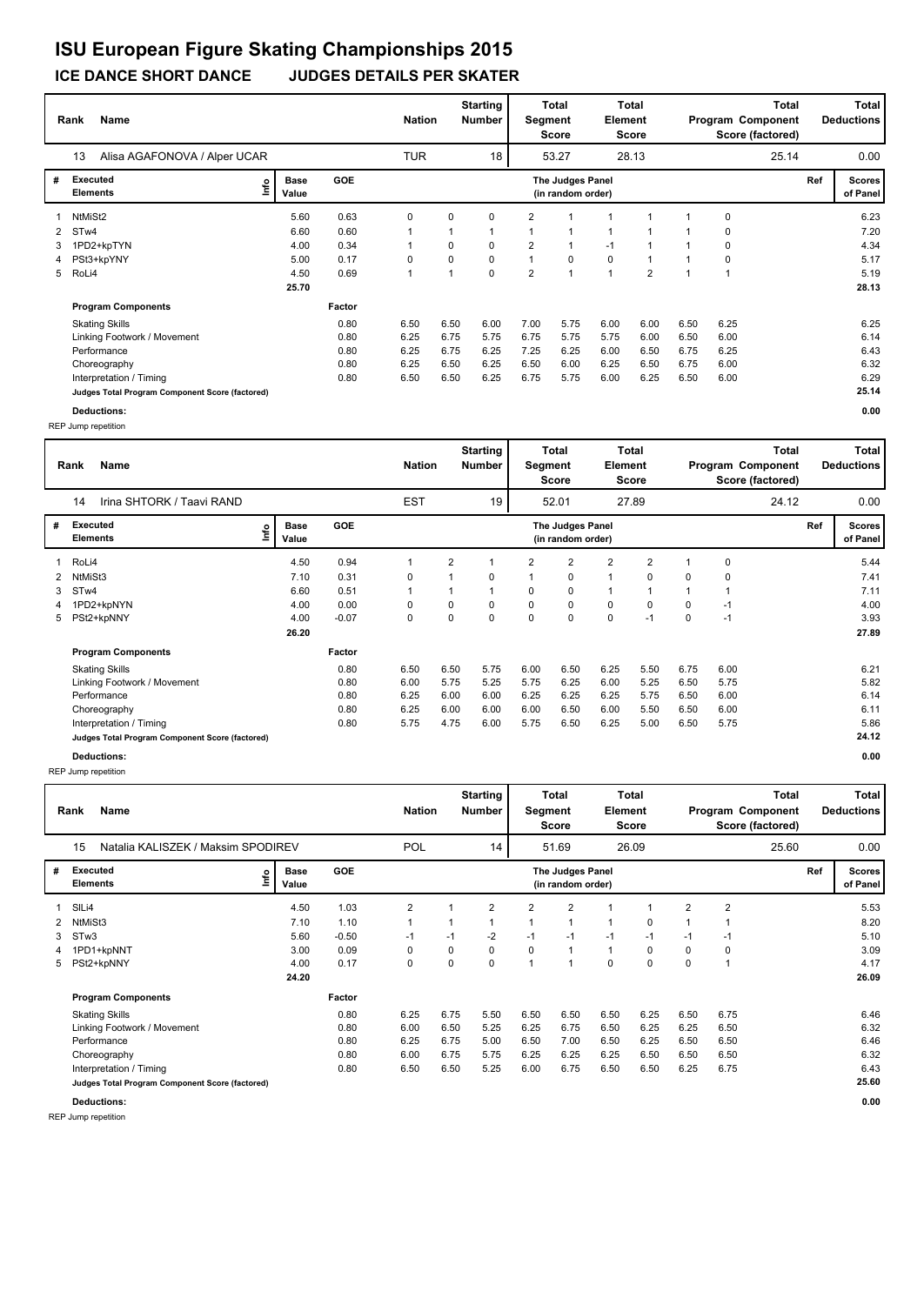#### **Rank Name Total Nation** Number | Segment Element Program Component Deductions **Total Segment Score Total Element Score Total Score (factored) Starting Number** Carolina MOSCHENI / Adam LUKACS HUN 13 51.44 26.73 **# Executed Elements Base Value GOE Scores The Judges Panel of Panel** 1 5.60 0.69 1 2 1 1 1 1 2 1 1 **Ref**  6.29 16 **(in random order)** 24.71 STw3 **Info** 13 | 51.44 26.73 24.71 0.00 2 1PD4+kpYYY 6.00 0.09 0 1 0 0 1 0 0 0 0 6.09 3 PSt1+kpNNT 3.00 0.00 0 1 0 0 0 0 0 0 0 3.00 4 NtMiSt2 5.60 0.31 1 1 0 0 1 0 0 0 0 5.91 5 RoLi4 4.50 0.94 2 2 1 1 2 1 2 2 1 5.44  **24.70 Program Components**  Skating Skills 0.80 5.50 6.75 5.75 6.50 6.25 6.00 6.75 6.00 6.00 **Factor** 0.80 6.18  **26.73** Linking Footwork / Movement 0.80 5.25 6.50 5.50 6.25 6.50 5.75 6.50 5.75 5.75 6.00 Performance 0.80 5.75 7.00 5.75 6.50 6.50 6.25 6.50 6.00 6.00 6.21 Choreography 0.80 5.25 6.75 5.75 6.50 6.25 6.25 6.75 6.00 6.25 6.25 Interpretation / Timing 10.25 6.25 6.25 6.25 6.25 6.25 6.25 6.26 6.50 6.50 6.50 6.50 6.25 6.25 6.25 6.25 6.25<br>- Judges Total Program Component Score (factored) **Judges Total Program Component Score (factored)**

REP Jump repetition

|   | <b>Name</b><br>Rank                             |                      |            | <b>Nation</b> |                | <b>Starting</b><br>Number | Segment | Total<br><b>Score</b>                 | <b>Element</b> | Total<br><b>Score</b> |      |                | <b>Total</b><br>Program Component<br>Score (factored) |     | Total<br><b>Deductions</b> |
|---|-------------------------------------------------|----------------------|------------|---------------|----------------|---------------------------|---------|---------------------------------------|----------------|-----------------------|------|----------------|-------------------------------------------------------|-----|----------------------------|
|   | Barbora SILNA / Juri KURAKIN<br>18              |                      |            | <b>AUT</b>    |                | 9                         |         | 49.27                                 |                | 26.47                 |      |                | 22.80                                                 |     | 0.00                       |
| # | <b>Executed</b><br>١m<br><b>Elements</b>        | <b>Base</b><br>Value | <b>GOE</b> |               |                |                           |         | The Judges Panel<br>(in random order) |                |                       |      |                |                                                       | Ref | <b>Scores</b><br>of Panel  |
| 1 | STw3                                            | 5.60                 | 0.60       | 0             | $\overline{2}$ | 1                         | 0       | 0                                     | $\overline{2}$ |                       |      | $\overline{2}$ |                                                       |     | 6.20                       |
| 2 | CuLi4                                           | 4.50                 | 0.69       | 0             | $\mathbf 1$    | 1                         | 1       | 1                                     | $\overline{2}$ |                       |      | 2              |                                                       |     | 5.19                       |
| 3 | NtMiSt2                                         | 5.60                 | 0.31       | 0             | $\mathbf 1$    | 0                         | 0       | 0                                     | 1              | 0                     | 0    | 2              |                                                       |     | 5.91                       |
| 4 | 1PD2+kpYNN                                      | 4.00                 | 0.17       | $-1$          | 1              | 0                         | 0       | 0                                     | 1              | $\Omega$              | 0    | 1              |                                                       |     | 4.17                       |
| 5 | PSt3+kpYYN                                      | 5.00                 | 0.00       | 0             | 0              | 0                         | 0       | 0                                     | 0              | 0                     | $-1$ | 1              |                                                       |     | 5.00                       |
|   |                                                 | 24.70                |            |               |                |                           |         |                                       |                |                       |      |                |                                                       |     | 26.47                      |
|   | <b>Program Components</b>                       |                      | Factor     |               |                |                           |         |                                       |                |                       |      |                |                                                       |     |                            |
|   | <b>Skating Skills</b>                           |                      | 0.80       | 5.50          | 5.50           | 5.50                      | 6.00    | 6.25                                  | 5.50           | 5.50                  | 5.50 | 6.75           |                                                       |     | 5.68                       |
|   | Linking Footwork / Movement                     |                      | 0.80       | 5.25          | 5.25           | 5.50                      | 5.50    | 6.00                                  | 5.25           | 5.25                  | 5.25 | 6.50           |                                                       |     | 5.43                       |
|   | Performance                                     |                      | 0.80       | 5.25          | 6.00           | 5.75                      | 6.00    | 6.25                                  | 5.50           | 5.50                  | 5.75 | 7.00           |                                                       |     | 5.82                       |
|   | Choreography                                    |                      | 0.80       | 5.50          | 5.75           | 6.00                      | 6.00    | 6.25                                  | 5.25           | 5.75                  | 5.50 | 6.75           |                                                       |     | 5.82                       |
|   | Interpretation / Timing                         |                      | 0.80       | 5.00          | 5.50           | 6.00                      | 5.75    | 6.25                                  | 5.50           | 5.75                  | 5.50 | 6.75           |                                                       |     | 5.75                       |
|   | Judges Total Program Component Score (factored) |                      |            |               |                |                           |         |                                       |                |                       |      |                |                                                       |     | 22.80                      |
|   | <b>Deductions:</b>                              |                      |            |               |                |                           |         |                                       |                |                       |      |                |                                                       |     | 0.00                       |

**Deductions: 0.00** REP Jump repetition

**Rank Name Total Nation Deductions Program Component Total Segment Score Total Element Score Total Score (factored) Starting Number** Allison REED / Vasili ROGOV **ISR** 10 | 49.74 25.71 **# Executed Elements Base Value GOE Scores The Judges Panel of Panel** 1 6.60 0.51 1 1 0 1 1 0 1 1 1 **Ref**  7.11 17 **(in random order)** 24.03 STw4 **Info** 10 | 49.74 25.71 24.03 0.00 2 NtDiSt2 5.60 0.47 0 0 0 2 1 0 1 1 0 6.07 3 SlLi4 4.50 0.60 1 1 0 2 1 1 1 1 1 5.10 4 1PD2+kpYNN 4.00 0.34 1 0 -1 1 0 0 1 1 1 4.34 5 PSt1+kpTNN 3.00 0.09 0 0 0 1 1 -1 0 0 0 3.09  **23.70 Program Components**  Skating Skills 0.80 5.75 6.00 5.75 6.75 6.50 5.50 5.75 6.25 6.25 **Factor** 0.80 6.04  **25.71** Linking Footwork / Movement 10.80 5.75 5.75 5.75 5.50 6.75 5.75 5.50 6.00 6.00 6.00 5.82<br>1.14 Performance 10.80 6.00 6.00 5.75 7.00 6.75 5.50 6.00 6.50 6.00 6.74 Performance 0.80 6.00 6.00 5.75 7.00 6.75 5.50 6.00 6.50 6.00 6.14 Choreography 0.80 6.25 6.25 5.50 7.00 6.00 5.50 5.75 6.50 6.25 6.07 Interpretation / Timing 0.80 6.00 6.00 5.75 7.25 5.75 5.50 6.00 6.25 6.00 5.96 **Judges Total Program Component Score (factored) 24.03 Deductions: 0.00**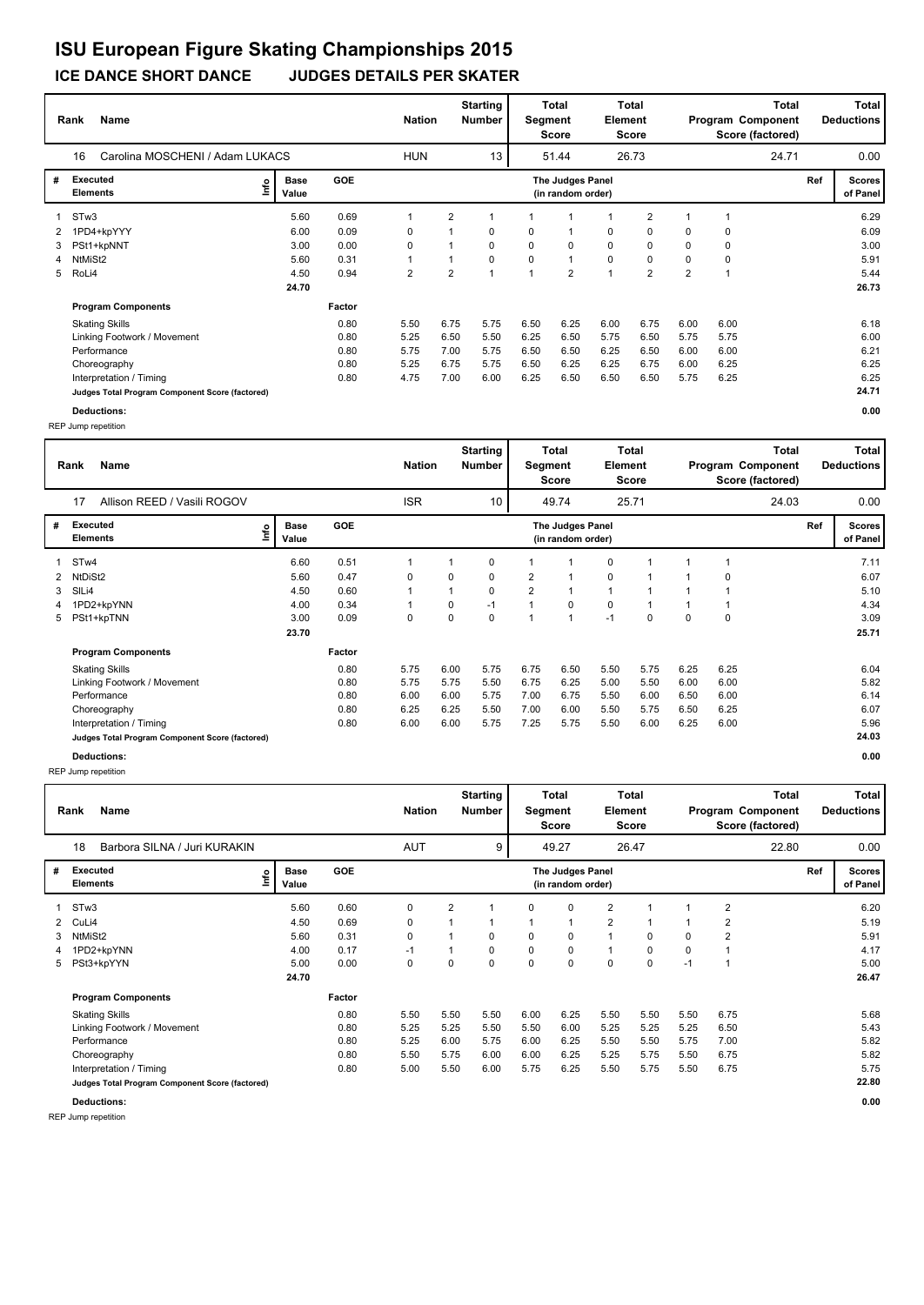#### **ICE DANCE SHORT DANCE JUDGES DETAILS PER SKATER**

|   | Name<br>Rank                                    |                              |        | <b>Nation</b> |      | <b>Starting</b><br><b>Number</b> | Segment | <b>Total</b><br>Score                 | Element     | Total<br><b>Score</b> |          |             | <b>Total</b><br>Program Component<br>Score (factored) |     | Total<br><b>Deductions</b> |
|---|-------------------------------------------------|------------------------------|--------|---------------|------|----------------------------------|---------|---------------------------------------|-------------|-----------------------|----------|-------------|-------------------------------------------------------|-----|----------------------------|
|   | 19<br>Cortney MANSOUR / Michal CESKA            |                              |        | CZE           |      | 8                                |         | 47.33                                 |             | 25.02                 |          |             | 22.31                                                 |     | 0.00                       |
| # | Executed<br><b>Elements</b>                     | <b>Base</b><br>١nf٥<br>Value | GOE    |               |      |                                  |         | The Judges Panel<br>(in random order) |             |                       |          |             |                                                       | Ref | <b>Scores</b><br>of Panel  |
|   | ST <sub>w</sub> 2                               | 4.60                         | 0.00   | 0             | 0    | 0                                | 0       | 0                                     | 0           | $-1$                  | 0        | $\mathbf 0$ |                                                       |     | 4.60                       |
| 2 | NtMiSt2                                         | 5.60                         | 0.63   |               | 0    | $\overline{\mathbf{A}}$          |         | $\mathbf 0$                           | $\mathbf 0$ | $\Omega$              |          |             |                                                       |     | 6.23                       |
| 3 | 1PD3+kpNYY                                      | 5.00                         | 0.09   | 0             | 0    | $\Omega$                         |         |                                       | $\mathbf 0$ | 0                     | $\Omega$ | 0           |                                                       |     | 5.09                       |
| 4 | PSt2+kpNNY                                      | 4.00                         | 0.00   | 0             | 0    | 0                                | 0       | 0                                     | 1           | 0                     | 0        | $\mathbf 0$ |                                                       |     | 4.00                       |
|   | 5 RoLi4                                         | 4.50                         | 0.60   |               |      | $\overline{\mathbf{A}}$          |         |                                       | и           | $\overline{ }$        |          | -1          |                                                       |     | 5.10                       |
|   |                                                 | 23.70                        |        |               |      |                                  |         |                                       |             |                       |          |             |                                                       |     | 25.02                      |
|   | <b>Program Components</b>                       |                              | Factor |               |      |                                  |         |                                       |             |                       |          |             |                                                       |     |                            |
|   | <b>Skating Skills</b>                           |                              | 0.80   | 4.75          | 6.00 | 6.50                             | 6.25    | 4.75                                  | 5.75        | 5.50                  | 5.00     | 5.75        |                                                       |     | 5.57                       |
|   | Linking Footwork / Movement                     |                              | 0.80   | 4.75          | 5.75 | 6.00                             | 6.25    | 4.00                                  | 5.50        | 5.25                  | 5.00     | 5.75        |                                                       |     | 5.43                       |
|   | Performance                                     |                              | 0.80   | 5.00          | 6.00 | 6.50                             | 6.50    | 4.75                                  | 5.75        | 5.50                  | 5.25     | 5.50        |                                                       |     | 5.64                       |
|   | Choreography                                    |                              | 0.80   | 5.00          | 6.00 | 6.25                             | 6.50    | 4.50                                  | 5.50        | 5.75                  | 5.25     | 6.00        |                                                       |     | 5.68                       |
|   | Interpretation / Timing                         |                              | 0.80   | 4.50          | 6.00 | 6.25                             | 6.25    | 4.50                                  | 5.50        | 5.75                  | 5.25     | 5.75        |                                                       |     | 5.57                       |
|   | Judges Total Program Component Score (factored) |                              |        |               |      |                                  |         |                                       |             |                       |          |             |                                                       |     | 22.31                      |

**Deductions: 0.00** REP Jump repetition

REP Jump repetition

|              | Name<br>Rank                                    |               |            | <b>Nation</b> |      | <b>Starting</b><br>Number | Segment | Total<br><b>Score</b>                 | Element | Total<br><b>Score</b> |      |      | <b>Total</b><br>Program Component<br>Score (factored) |     | Total<br><b>Deductions</b> |
|--------------|-------------------------------------------------|---------------|------------|---------------|------|---------------------------|---------|---------------------------------------|---------|-----------------------|------|------|-------------------------------------------------------|-----|----------------------------|
|              | Jennifer URBAN / Sevan LERCHE<br>21             |               |            | <b>GER</b>    |      | 4                         |         | 43.07                                 |         | 23.84                 |      |      | 19.23                                                 |     | 0.00                       |
| #            | <b>Executed</b><br>١m<br><b>Elements</b>        | Base<br>Value | <b>GOE</b> |               |      |                           |         | The Judges Panel<br>(in random order) |         |                       |      |      |                                                       | Ref | <b>Scores</b><br>of Panel  |
| $\mathbf{1}$ | STw3                                            | 5.60          | $-0.21$    | 0             | $-1$ | $-1$                      | 0       | 0                                     |         | 0                     | $-1$ | $-1$ |                                                       |     | 5.39                       |
| 2            | 1PD3+kpNYY                                      | 5.00          | 0.17       | 0             | 0    | 0                         | 0       | 0                                     |         | 0                     |      |      |                                                       |     | 5.17                       |
| 3            | PSt1+kpNNT                                      | 3.00          | $-0.07$    | 0             | $-1$ | 0                         | 0       | $-1$                                  | 0       | 0                     | 0    | 0    |                                                       |     | 2.93                       |
|              | NtMiSt2                                         | 5.60          | 0.16       | 0             | 0    | 0                         | 0       | $-1$                                  | 1       | 0                     | 0    |      |                                                       |     | 5.76                       |
| 5            | RoLi4                                           | 4.50          | 0.09       | 0             | 0    | 0                         | 0       | $-1$                                  | 0       | 0                     |      |      |                                                       |     | 4.59                       |
|              |                                                 | 23.70         |            |               |      |                           |         |                                       |         |                       |      |      |                                                       |     | 23.84                      |
|              | <b>Program Components</b>                       |               | Factor     |               |      |                           |         |                                       |         |                       |      |      |                                                       |     |                            |
|              | <b>Skating Skills</b>                           |               | 0.80       | 4.75          | 4.50 | 4.25                      | 5.25    | 4.75                                  | 4.75    | 5.25                  | 5.25 | 5.25 |                                                       |     | 4.93                       |
|              | Linking Footwork / Movement                     |               | 0.80       | 4.75          | 4.25 | 4.50                      | 4.75    | 4.25                                  | 4.25    | 4.75                  | 5.00 | 4.75 |                                                       |     | 4.57                       |
|              | Performance                                     |               | 0.80       | 5.00          | 4.25 | 4.50                      | 5.25    | 4.50                                  | 5.00    | 5.25                  | 5.25 | 5.00 |                                                       |     | 4.93                       |
|              | Choreography                                    |               | 0.80       | 5.00          | 4.00 | 4.75                      | 5.00    | 4.75                                  | 4.50    | 5.00                  | 5.25 | 5.00 |                                                       |     | 4.86                       |
|              | Interpretation / Timing                         |               | 0.80       | 4.75          | 4.00 | 4.75                      | 5.25    | 4.75                                  | 4.50    | 4.75                  | 5.00 | 4.75 |                                                       |     | 4.75                       |
|              | Judges Total Program Component Score (factored) |               |            |               |      |                           |         |                                       |         |                       |      |      |                                                       |     | 19.23                      |
|              | Deductions:                                     |               |            |               |      |                           |         |                                       |         |                       |      |      |                                                       |     | 0.00                       |

**Rank Name Total Nation Deductions Program Component Total Segment Score Total Element Score Total Score (factored) Starting Number** Olesia KARMI / Max LINDHOLM FIN 6 46.98 24.98 **# Executed Elements Base Value GOE Scores The Judges Panel of Panel** 1 6.60 0.69 0 1 1 1 2 1 2 1 1 **Ref**  7.29 20 **(in random order)** 22.00 STw4 **Info** 6 46.98 24.98 22.00 0.00 2 1PD1+kpTNN 3.00 0.26 0 1 0 1 1 -1 1 0 0 3.26 3 PSt1+kpNNN 3.00 0.03 0 1 -1 0 1 -1 1 -1 0 3.03 4 NtMiSt2 5.60 0.79 1 1 0 1 2 0 2 0 -1 6.39 5 RoLi4 4.50 0.51 1 2 1 0 0 0 2 1 1 5.01  **22.70 Program Components**  Skating Skills 6.25 5.75 5.00 5.75 6.25 5.00 6.75 4.75 5.25 **Factor** 0.80 6.25 5.75 5.00 5.75 6.25 5.00 6.75 4.75 5.25 6.25 5.61  **24.98** Linking Footwork / Movement 0.80 6.00 5.50 5.00 5.75 6.00 4.50 6.50 4.25 5.00 5.39<br>1.460 Performance 1.460 5.46 6.46 6.25 6.00 4.75 6.00 5.50 5.00 7.00 4.50 4.75 Performance 0.80 6.25 6.00 4.75 6.00 5.50 5.00 7.00 4.50 4.75 5.46 Choreography 0.80 6.25 6.00 5.00 6.25 5.75 4.75 7.25 5.00 5.00 5.61 Interpretation / Timing 0.80 6.25 5.75 4.75 6.25 5.25 4.75 7.00 5.00 4.75 5.43 **Judges Total Program Component Score (factored) 22.00 Deductions: 0.00**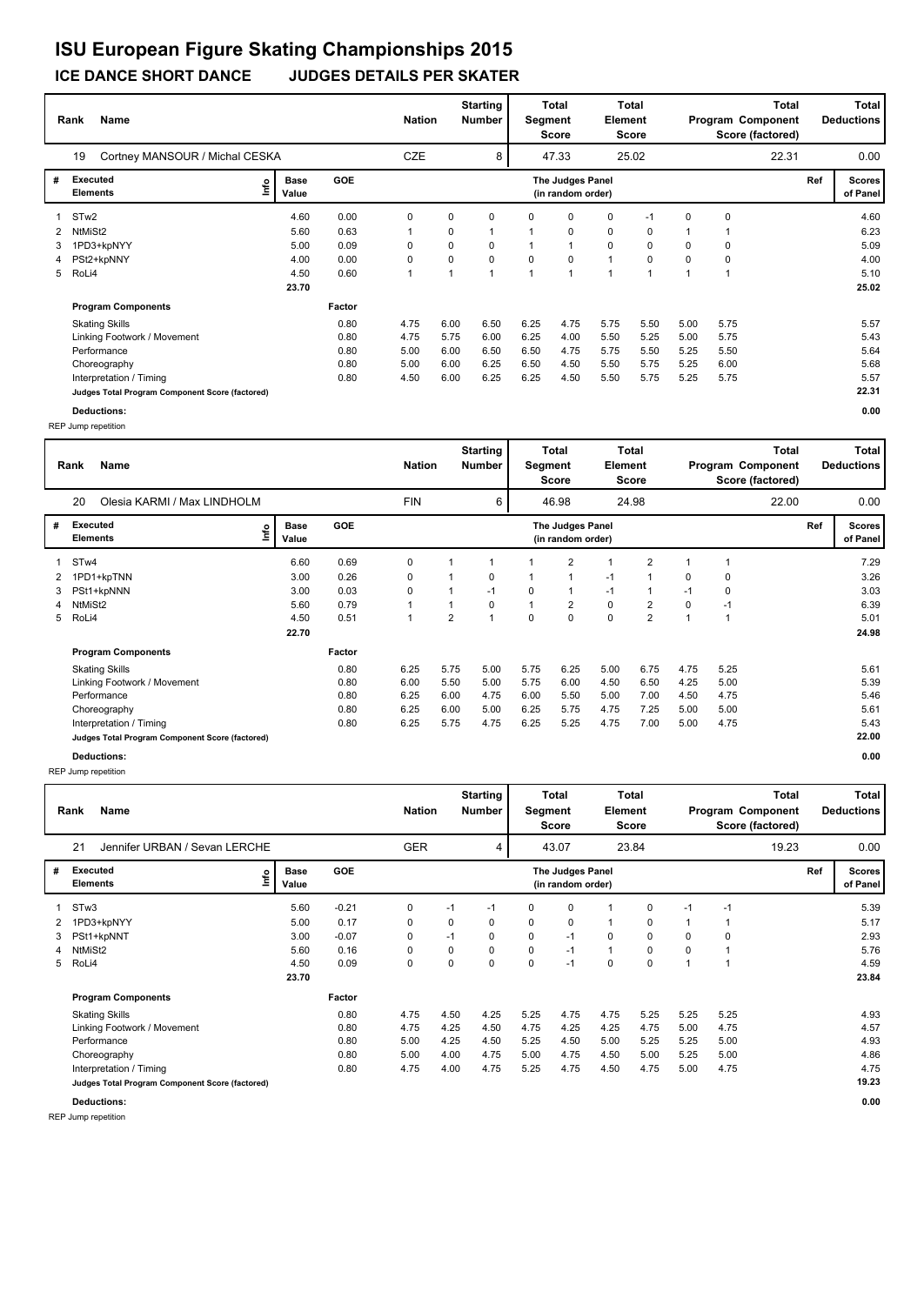#### **Rank Name Total Nation** Number | Segment Element Program Component Deductions **Total Segment Score Total Element Score Total Score (factored) Starting Number** Celia ROBLEDO / Luis FENERO **ESP** 5 42.89 23.40 **# Executed Elements Base Value GOE Scores The Judges Panel of Panel** 1 5.60 -0.14 0 0 0 0 -1 0 0 -1 0 **Ref**  5.46 22 **(in random order)** 19.49 NtMiSt2 **Info** 5 42.89 23.40 19.49 0.00 2 SlLi4 4.50 0.77 1 1 2 2 1 1 1 2 1 5.27 3 1PD2+kpNYN 4.00 -0.14 -1 0 -1 0 -1 0 0 0 0 3.86 4 PSt2+kpNYN 4.00 -0.29 0 -1 0 0 -1 0 -1 -1 -1 3.71 5 STw3 5.60 -0.50 -1 -1 -1 -1 -1 -1 0 -1 -1 5.10  **23.70 Program Components**  Skating Skills 4.50 5.25 4.75 4.75 5.00 5.50 4.50 5.25 4.25 **Factor** 0.80 4.50 5.25 4.75 4.75 5.00 5.50 4.50 5.25 4.25 4.86  **23.40** Linking Footwork / Movement 0.80 4.25 5.00 4.75 4.50 4.50 5.50 4.50 5.25 3.75 4.68 Performance 0.80 4.50 5.00 5.25 5.00 5.00 5.75 4.75 5.50 4.75 5.04 Choreography 0.80 4.50 5.00 4.50 5.00 4.75 6.25 5.25 5.50 4.75 4.96 Interpretation / Timing 10.80 6.80 6.80 6.80 4.50 4.75 4.50 4.75 4.75 5.75 5.25 5.25 4.00 4.82<br>19.49 Judges Total Program Component Score (factored) **Judges Total Program Component Score (factored) 19.49**

**Rank Name Total Nation Deductions Program Component Total Segment Score Total Element Score Total Score (factored) Starting Number** Misato KOMATSUBARA / Andrea FABBRI ITA 42.83 22.63 **# Executed Elements Base Value GOE Scores The Judges Panel of Panel** 1 6.60 0.60 2 0 1 1 1 2 0 1 1 **Ref**  7.20 23 **(in random order)** 22.20 STw4 **Info** 11 42.83 22.63 22.20 -2.00 2 NtMiSt2 5.60 0.94 2 0 1 1 1 1 1 0 1 6.54 3 1PD1+kpTNN 3.00 0.17 1 -1 0 0 0 1 1 0 0 3.17 4 PSt2+kpNYN 4.00 0.09 1 0 0 0 0 1 0 0 0 4.09 5 RoLi1 2.00 -0.37 0 0 -3 -3 -1 -1 0 -1 -2 1.63  **21.20 Program Components**  Skating Skills 6.50 5.50 5.75 5.50 5.25 5.25 5.00 6.00 5.50 **Factor** 0.80 6.50 5.50 5.75 5.50 5.25 5.25 5.00 6.00 5.50 5.54 5.54  **22.63** Linking Footwork / Movement 10.80 6.00 6.25 5.75 5.75 5.50 5.50 5.00 5.25 5.50 5.25<br>1.80 6.50 5.50 5.50 5.46 5.60 5.50 5.50 5.46 5.46 Performance 0.80 6.50 5.00 6.00 5.75 5.25 5.25 4.00 5.50 5.50 5.46 Choreography 0.80 6.00 5.50 6.25 6.00 5.75 5.25 5.25 6.25 5.75 5.79 Interpretation / Timing 0.80 5.50 5.50 5.75 5.75 5.75 5.00 4.75 6.00 5.25 5.50 **Judges Total Program Component Score (factored) 22.20 Deductions:** Falls: -2.00 **-2.00** REP Jump repetition

| <b>Name</b><br>Rank                       |                                                 |                      |            |      | <b>Starting</b><br><b>Nation</b><br><b>Number</b> |          | <b>Total</b><br>Segment<br><b>Score</b> |                                       | Element        | <b>Total</b><br><b>Score</b> |      |             | Total<br>Program Component<br>Score (factored) |     | <b>Total</b><br><b>Deductions</b> |  |
|-------------------------------------------|-------------------------------------------------|----------------------|------------|------|---------------------------------------------------|----------|-----------------------------------------|---------------------------------------|----------------|------------------------------|------|-------------|------------------------------------------------|-----|-----------------------------------|--|
| 24<br>Taylor TRAN / Saulius AMBRULEVICIUS |                                                 |                      |            |      |                                                   | 2        |                                         | 42.72                                 |                | 24.15                        |      |             | 18.57                                          |     | 0.00                              |  |
| #                                         | <b>Executed</b><br>١m<br><b>Elements</b>        | <b>Base</b><br>Value | <b>GOE</b> |      |                                                   |          |                                         | The Judges Panel<br>(in random order) |                |                              |      |             |                                                | Ref | <b>Scores</b><br>of Panel         |  |
|                                           | ST <sub>w</sub> 4                               | 6.60                 | 0.00       | 0    | 0                                                 |          | 0                                       | $-1$                                  | 0              | 0                            | 0    | $\mathbf 0$ |                                                |     | 6.60                              |  |
| 2                                         | NtMiSt2                                         | 5.60                 | 0.16       | 0    | 0                                                 | $\Omega$ | 0                                       | 0                                     | $\mathbf{1}$   |                              | 0    | 0           |                                                |     | 5.76                              |  |
| 3                                         | 1PD2+kpYNN                                      | 4.00                 | $-0.14$    | 0    | 0                                                 | $-1$     | $-1$                                    | 0                                     | 0              | 0                            | 0    | $-2$        |                                                |     | 3.86                              |  |
|                                           | PSt1+kpTNT                                      | 3.00                 | 0.00       | 0    | 0                                                 | $\Omega$ | $\Omega$                                | $\mathbf 0$                           | $\mathbf{1}$   | $\Omega$                     | 0    | $-1$        |                                                |     | 3.00                              |  |
| 5                                         | RoLi4                                           | 4.50                 | 0.43       | 1    |                                                   | $\Omega$ |                                         | $\overline{1}$                        | $\overline{2}$ |                              | 0    | $\mathbf 0$ |                                                |     | 4.93                              |  |
|                                           |                                                 | 23.70                |            |      |                                                   |          |                                         |                                       |                |                              |      |             |                                                |     | 24.15                             |  |
|                                           | <b>Program Components</b>                       |                      | Factor     |      |                                                   |          |                                         |                                       |                |                              |      |             |                                                |     |                                   |  |
|                                           | <b>Skating Skills</b>                           |                      | 0.80       | 4.50 | 4.75                                              | 4.75     | 5.00                                    | 5.00                                  | 5.00           | 4.25                         | 4.75 | 3.75        |                                                |     | 4.71                              |  |
|                                           | Linking Footwork / Movement                     |                      | 0.80       | 4.25 | 4.25                                              | 4.50     | 4.50                                    | 4.75                                  | 4.75           | 4.25                         | 4.50 | 3.25        |                                                |     | 4.43                              |  |
|                                           | Performance                                     |                      | 0.80       | 4.50 | 4.75                                              | 4.75     | 4.75                                    | 5.00                                  | 4.75           | 4.50                         | 4.75 | 4.00        |                                                |     | 4.68                              |  |
|                                           | Choreography                                    |                      | 0.80       | 4.75 | 4.50                                              | 5.00     | 5.00                                    | 5.00                                  | 5.25           | 4.50                         | 4.75 | 3.75        |                                                |     | 4.79                              |  |
|                                           | Interpretation / Timing                         |                      | 0.80       | 4.75 | 4.75                                              | 5.25     | 4.50                                    | 4.75                                  | 4.50           | 4.50                         | 4.50 | 3.00        |                                                |     | 4.61                              |  |
|                                           | Judges Total Program Component Score (factored) |                      |            |      |                                                   |          |                                         |                                       |                |                              |      |             |                                                |     | 18.57                             |  |

**Deductions: 0.00**

**Deductions: 0.00** REP Jump repetition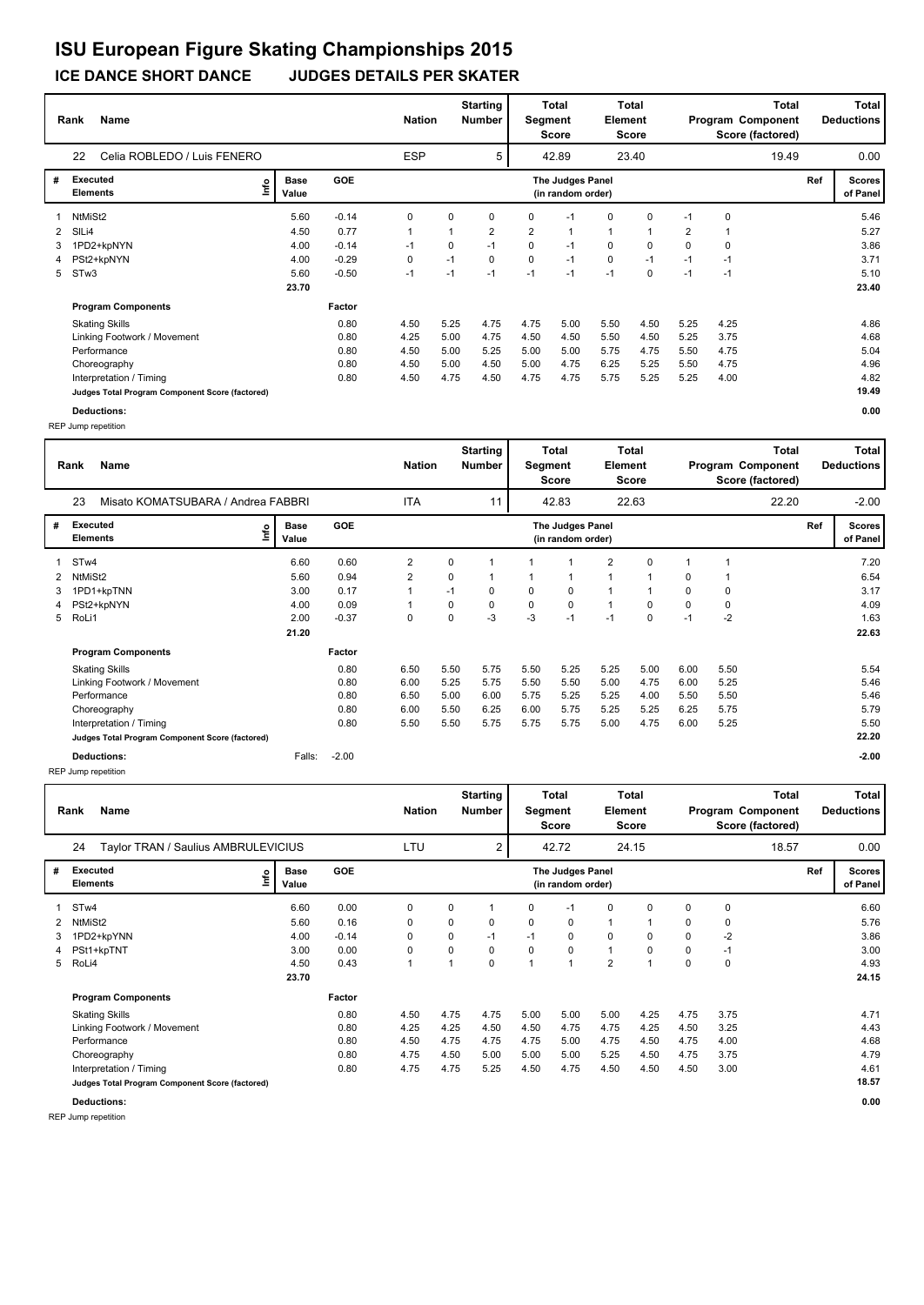|                | <b>Name</b><br>Rank                             |      |                      |            |                |                  | <b>Starting</b><br>Number | Total<br>Segment<br>Score |                                       | Total<br>Element<br><b>Score</b> |       | Program Component<br>Score (factored) |      | <b>Total</b> |     | Total<br><b>Deductions</b> |
|----------------|-------------------------------------------------|------|----------------------|------------|----------------|------------------|---------------------------|---------------------------|---------------------------------------|----------------------------------|-------|---------------------------------------|------|--------------|-----|----------------------------|
|                | 25<br>Viktoria KAVALIOVA / Yurii BIELIAIEV      |      |                      |            |                | <b>BLR</b><br>16 |                           |                           | 42.40                                 |                                  | 19.92 |                                       |      | 23.48        |     | $-1.00$                    |
| #              | <b>Executed</b><br><b>Elements</b>              | lnfo | <b>Base</b><br>Value | <b>GOE</b> |                |                  |                           |                           | The Judges Panel<br>(in random order) |                                  |       |                                       |      |              | Ref | <b>Scores</b><br>of Panel  |
|                | NtMiSt1                                         |      | 4.10                 | 0.43       |                | 0                |                           |                           |                                       | 0                                | 1     |                                       | 0    |              |     | 4.53                       |
| 2              | 1PD1+kpNNN                                      |      | 3.00                 | 0.17       |                | 0                |                           | $\mathbf 0$               | 0                                     | 0                                |       | 0                                     | 0    |              |     | 3.17                       |
| 3              | PSt1+kpNNN                                      |      | 3.00                 | $-0.07$    | 0              | $-1$             | 0                         | 0                         | 0                                     | $\mathbf 0$                      | 0     | 0                                     | $-1$ |              |     | 2.93                       |
| $\overline{4}$ | STw <sub>2</sub>                                |      | 4.60                 | $-0.07$    | 0              | 0                | $\mathbf 0$               | $\mathbf 0$               | $\mathbf 0$                           | $-1$                             | 0     | 0                                     | $-1$ |              |     | 4.53                       |
| 5              | SILi4                                           |      | 4.50                 | 0.26       | $\overline{2}$ | 0                | $\overline{1}$            | $-1$                      | $\mathbf 0$                           | $\pmb{0}$                        | 2     | 0                                     | 0    |              |     | 4.76                       |
|                |                                                 |      | 19.20                |            |                |                  |                           |                           |                                       |                                  |       |                                       |      |              |     | 19.92                      |
|                | <b>Program Components</b>                       |      |                      | Factor     |                |                  |                           |                           |                                       |                                  |       |                                       |      |              |     |                            |
|                | <b>Skating Skills</b>                           |      |                      | 0.80       | 6.50           | 6.00             | 6.50                      | 6.25                      | 6.25                                  | 5.75                             | 5.75  | 4.75                                  | 5.50 |              |     | 6.00                       |
|                | Linking Footwork / Movement                     |      |                      | 0.80       | 6.25           | 6.00             | 6.25                      | 6.00                      | 5.75                                  | 5.50                             | 5.00  | 4.50                                  | 5.25 |              |     | 5.68                       |
|                | Performance                                     |      |                      | 0.80       | 6.50           | 5.25             | 6.50                      | 6.00                      | 6.25                                  | 5.75                             | 6.25  | 5.25                                  | 5.50 |              |     | 5.93                       |
|                | Choreography                                    |      |                      | 0.80       | 6.75           | 6.00             | 6.25                      | 6.25                      | 6.00                                  | 6.00                             | 5.75  | 5.00                                  | 5.50 |              |     | 5.96                       |
|                | Interpretation / Timing                         |      |                      | 0.80       | 6.50           | 5.75             | 6.25                      | 5.75                      | 6.00                                  | 6.00                             | 5.00  | 5.00                                  | 5.75 |              |     | 5.79                       |
|                | Judges Total Program Component Score (factored) |      |                      |            |                |                  |                           |                           |                                       |                                  |       |                                       |      |              |     | 23.48                      |
|                | Deductions:                                     |      | Extended lifts:      | $-1.00$    |                |                  |                           |                           |                                       |                                  |       |                                       |      |              |     | $-1.00$                    |

REP Jump repetition

| Rank         |                                       | <b>Name</b>                                     |      |                      |            |      | <b>Nation</b> | <b>Starting</b><br><b>Number</b> | Total<br>Segment<br>Score |                                       | <b>Total</b><br><b>Element</b><br><b>Score</b> |      | Total<br>Program Component<br>Score (factored) |       |  | <b>Total</b><br><b>Deductions</b> |                           |
|--------------|---------------------------------------|-------------------------------------------------|------|----------------------|------------|------|---------------|----------------------------------|---------------------------|---------------------------------------|------------------------------------------------|------|------------------------------------------------|-------|--|-----------------------------------|---------------------------|
|              | Olga JAKUSHINA / Andrey NEVSKIY<br>26 |                                                 |      |                      | LAT        |      | 12            |                                  | 40.40                     | 20.15                                 |                                                |      |                                                | 20.25 |  | 0.00                              |                           |
| #            | Executed<br><b>Elements</b>           |                                                 | Life | <b>Base</b><br>Value | <b>GOE</b> |      |               |                                  |                           | The Judges Panel<br>(in random order) |                                                |      |                                                |       |  | Ref                               | <b>Scores</b><br>of Panel |
| $\mathbf{1}$ | RoLi4                                 |                                                 |      | 4.50                 | 0.17       | 2    | 0             |                                  |                           | 0                                     | $-1$                                           | 0    | 0                                              | 0     |  |                                   | 4.67                      |
|              | 2 STw3                                |                                                 |      | 5.60                 | $-0.29$    | $-1$ | 0             | 0                                | 0                         | 0                                     | $-1$                                           | $-1$ | $-1$                                           | $-1$  |  |                                   | 5.31                      |
| 3            | NtMiSt1                               |                                                 |      | 4.10                 | $-0.07$    | 0    | $-1$          |                                  | 0                         | 0                                     | 0                                              | $-1$ | 0                                              | 0     |  |                                   | 4.03                      |
| 4            |                                       | 1PD1+kpNNN                                      |      | 3.00                 | $-0.50$    | 0    | $-2$          | $-1$                             | $-1$                      | 0                                     | $-1$                                           | $-2$ | $-1$                                           | $-1$  |  |                                   | 2.50                      |
|              |                                       | 5 PSt2+kpNNY                                    |      | 4.00                 | $-0.36$    | 0    | $-1$          | $-1$                             | $-1$                      | $-1$                                  | 0                                              | $-1$ | 0                                              | $-1$  |  |                                   | 3.64                      |
|              |                                       |                                                 |      | 21.20                |            |      |               |                                  |                           |                                       |                                                |      |                                                |       |  |                                   | 20.15                     |
|              |                                       | <b>Program Components</b>                       |      |                      | Factor     |      |               |                                  |                           |                                       |                                                |      |                                                |       |  |                                   |                           |
|              |                                       | <b>Skating Skills</b>                           |      |                      | 0.80       | 5.75 | 5.50          | 5.00                             | 6.00                      | 5.50                                  | 5.50                                           | 5.00 | 4.50                                           | 4.25  |  |                                   | 5.25                      |
|              |                                       | Linking Footwork / Movement                     |      |                      | 0.80       | 5.75 | 5.00          | 4.75                             | 5.75                      | 5.25                                  | 5.25                                           | 4.75 | 4.25                                           | 3.75  |  |                                   | 5.00                      |
|              |                                       | Performance                                     |      |                      | 0.80       | 5.50 | 5.50          | 5.00                             | 5.75                      | 5.25                                  | 5.25                                           | 5.25 | 4.50                                           | 4.25  |  |                                   | 5.18                      |
|              |                                       | Choreography                                    |      |                      | 0.80       | 5.75 | 5.25          | 4.75                             | 6.00                      | 5.00                                  | 5.50                                           | 5.50 | 4.50                                           | 4.50  |  |                                   | 5.18                      |
|              |                                       | Interpretation / Timing                         |      |                      | 0.80       | 5.50 | 4.50          | 3.75                             | 5.25                      | 5.50                                  | 5.50                                           | 4.00 | 4.50                                           | 3.75  |  |                                   | 4.71                      |
|              |                                       | Judges Total Program Component Score (factored) |      |                      |            |      |               |                                  |                           |                                       |                                                |      |                                                |       |  |                                   | 20.25                     |
|              |                                       | Deductions:                                     |      |                      |            |      |               |                                  |                           |                                       |                                                |      |                                                |       |  |                                   | 0.00                      |

REP Jump repetition

|   | Name<br>Rank                                    |    |                      |            |            |                | <b>Starting</b><br><b>Nation</b><br><b>Number</b> |          |                                       | <b>Total</b><br>Total<br><b>Element</b><br>Segment<br>Score<br>Score |                | <b>Total</b><br>Program Component<br>Score (factored) |      |         |     | Total<br><b>Deductions</b> |
|---|-------------------------------------------------|----|----------------------|------------|------------|----------------|---------------------------------------------------|----------|---------------------------------------|----------------------------------------------------------------------|----------------|-------------------------------------------------------|------|---------|-----|----------------------------|
|   | Tatiana KOZMAVA / Aleksandr ZOLOTAREV<br>27     |    |                      |            | <b>GEO</b> | 40.20<br>21.09 |                                                   |          |                                       |                                                                      |                | 20.11                                                 |      | $-1.00$ |     |                            |
| # | <b>Executed</b><br><b>Elements</b>              | ١m | <b>Base</b><br>Value | <b>GOE</b> |            |                |                                                   |          | The Judges Panel<br>(in random order) |                                                                      |                |                                                       |      |         | Ref | <b>Scores</b><br>of Panel  |
|   | STw4                                            |    | 6.60                 | 0.26       | $-1$       | 0              |                                                   |          | 1                                     |                                                                      | 0              | 0                                                     | 0    |         |     | 6.86                       |
| 2 | NtDiSt1                                         |    | 4.10                 | $-0.13$    | 0          | $-1$           | 1                                                 | $-1$     | 0                                     | 0                                                                    | $\mathbf 1$    | $-1$                                                  | $-1$ |         |     | 3.97                       |
| 3 | 1PD1+kpNNN                                      |    | 3.00                 | $-0.21$    | 0          | $-1$           | 0                                                 | $\Omega$ | $-1$                                  | $\mathbf 0$                                                          | 0              | $-1$                                                  | $-2$ |         |     | 2.79                       |
| 4 | PSt1+kpNNT                                      |    | 3.00                 | $-0.20$    | 0          | $-1$           |                                                   | $-1$     | 0                                     | $-1$                                                                 | $\overline{1}$ | $-1$                                                  | $-1$ |         |     | 2.80                       |
| 5 | RoLi4                                           |    | 4.50                 | 0.17       | 0          | 0              | 1                                                 | $\Omega$ | 0                                     | $\mathbf 0$                                                          | $\overline{2}$ | $\Omega$                                              | 1    |         |     | 4.67                       |
|   |                                                 |    | 21.20                |            |            |                |                                                   |          |                                       |                                                                      |                |                                                       |      |         |     | 21.09                      |
|   | <b>Program Components</b>                       |    |                      | Factor     |            |                |                                                   |          |                                       |                                                                      |                |                                                       |      |         |     |                            |
|   | <b>Skating Skills</b>                           |    |                      | 0.80       | 5.00       | 4.75           | 6.25                                              | 5.00     | 4.50                                  | 5.75                                                                 | 6.50           | 4.50                                                  | 4.25 |         |     | 5.11                       |
|   | Linking Footwork / Movement                     |    |                      | 0.80       | 5.50       | 4.25           | 6.25                                              | 5.00     | 4.00                                  | 5.50                                                                 | 6.25           | 4.25                                                  | 3.75 |         |     | 4.96                       |
|   | Performance                                     |    |                      | 0.80       | 5.50       | 4.50           | 6.00                                              | 4.75     | 4.25                                  | 5.50                                                                 | 6.25           | 4.50                                                  | 3.75 |         |     | 5.00                       |
|   | Choreography                                    |    |                      | 0.80       | 5.50       | 4.50           | 6.00                                              | 5.25     | 4.25                                  | 6.00                                                                 | 6.25           | 4.50                                                  | 3.75 |         |     | 5.14                       |
|   | Interpretation / Timing                         |    |                      | 0.80       | 5.00       | 4.50           | 6.00                                              | 4.75     | 4.00                                  | 5.75                                                                 | 6.50           | 4.50                                                  | 2.75 |         |     | 4.93                       |
|   | Judges Total Program Component Score (factored) |    |                      |            |            |                |                                                   |          |                                       |                                                                      |                |                                                       |      |         |     | 20.11                      |
|   | <b>Deductions:</b>                              |    | Extended lifts:      | $-1.00$    |            |                |                                                   |          |                                       |                                                                      |                |                                                       |      |         |     | $-1.00$                    |